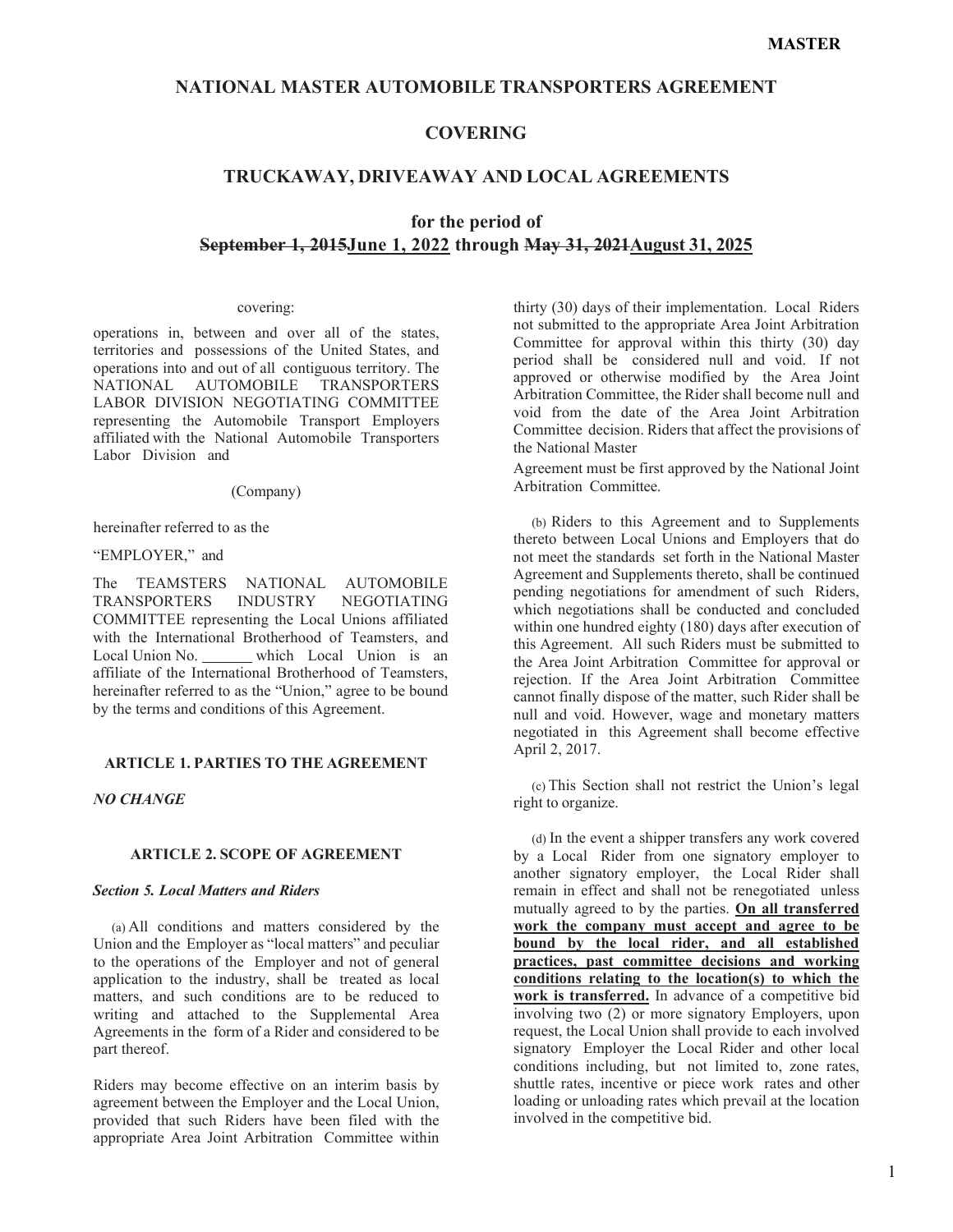## **ARTICLE 3. RECOGNITION, UNION SHOP AND CHECKOFF**

#### *Section 1. Recognition*

#### **Training Program**

(a) (1) The Employer shall have the right to establish a driver (Truckaway and/or Driveaway) training program with the following understanding and conditions: (Driveaway shall not include single drive.)

a. Period In the event a truck driver applicant has prior driving experience and has a CDL, the driver training period shall not exceed thirty (30) days. The thirty  $(30)$  days shall be defined to mean fifteen  $(15)$ days driving out of a thirty (30) day period. In the event a truck driver applicant has no driving experience and does not have a CDL, the driver training period shall not exceed sixty  $(60)$  days. The sixty  $(60)$  day period shall be defined to mean a maximum of forty-five (45) days driving out of the sixty (60) day period.

b. Employer Rights-The Employer shall have the right to select applicants for the training program, establish instruction procedures and requirements, to eliminate any trainee(s) during the training period, or subsequent thereto, prior to employment.

c. All of the contract terms, including Article 3, Section 2 Probationary Employees, shall apply to the individual trainee on the first (1st) date after the training program is successfully completed and the individual performs revenue-producing work for the Employer.

d. The trainee shall be prohibited from performing any work in any classification covered by this Agreement.

e. The training program referred to in Subsection  $(i)(1)$  above shall be specifically confined to work pertaining to the classification of truckaway or driveaway driver.

f. Rates of pay for driver trainee shall be as set forth in each respective Supplement or Local Rider.

g.The Employer agrees to establish a training program for mechanics and welders. This program shall include ongoing training for current mechanics to cover any and all new or different equipment that is related to the carhaul business and the Employer's operation.

h. In the event an Employer has regularly used driver trainers in its driver training program, such practice will be maintained consistent with the terms

contained in the appropriate Area Supplemental Agreement or Local Riders.

i. Effective December 18, 1995, new employees who successfully complete the probationary period shall be assigned a seniority date commencing with their date of hire**; upon successful completion of every probationary employee probation period, the Company shall pay all required contributions necessary to ensure that such employee and his eligible dependents will be fully covered by and receive health and welfare benefits immediately.**

j. Subsequent to ratification, when two or more employees are placed on the seniority list at a location who have the same date of hire, their order on the seniority list will be based upon the last four digits of their Social Security number, the highest number being placed first.

(2) Transferability seniority employees shall be entitled to all of the above rights under the Training Program. However, the employee shall be paid in the same manner and amounts as the driver trainee during the training period. Any employee failing to meet the Employer requirement shall have an unqualified right to return to the job and shift left for the Training Program. The Employer shall be obligated for only one (1) opportunity under the transferability clause for any employee.

(3) Retraining Program

a. At any point in the disciplinary process, involving cargo damage, at the employee's option, with Local Union agreement, the driver can be given the opportunity to enter a retraining program in lieu of the discipline. Should the driver elect to enter the retraining program, the driver shall be paid at fifty percent (50%) of the regular hourly rate existing at that time until successful completion of the retraining program, which shall not exceed three (3) days at eight (8) hours per day in duration.

b. In addition, drivers off work longer than six (6) months due to layoff, disability, compensable injury or leave of absence may be required to enter, at the Employer's option, a retraining program to ensure an awareness of the current loading and unloading policies/procedures of the Employer. The driver shall be paid at fifty percent (50%) of the regular hourly rate existing at that time until completion of the retraining program, which shall not exceed three (3) days at eight (8) hours per day in duration.

c. Drivers shall not perform revenue-producing work during the retraining program.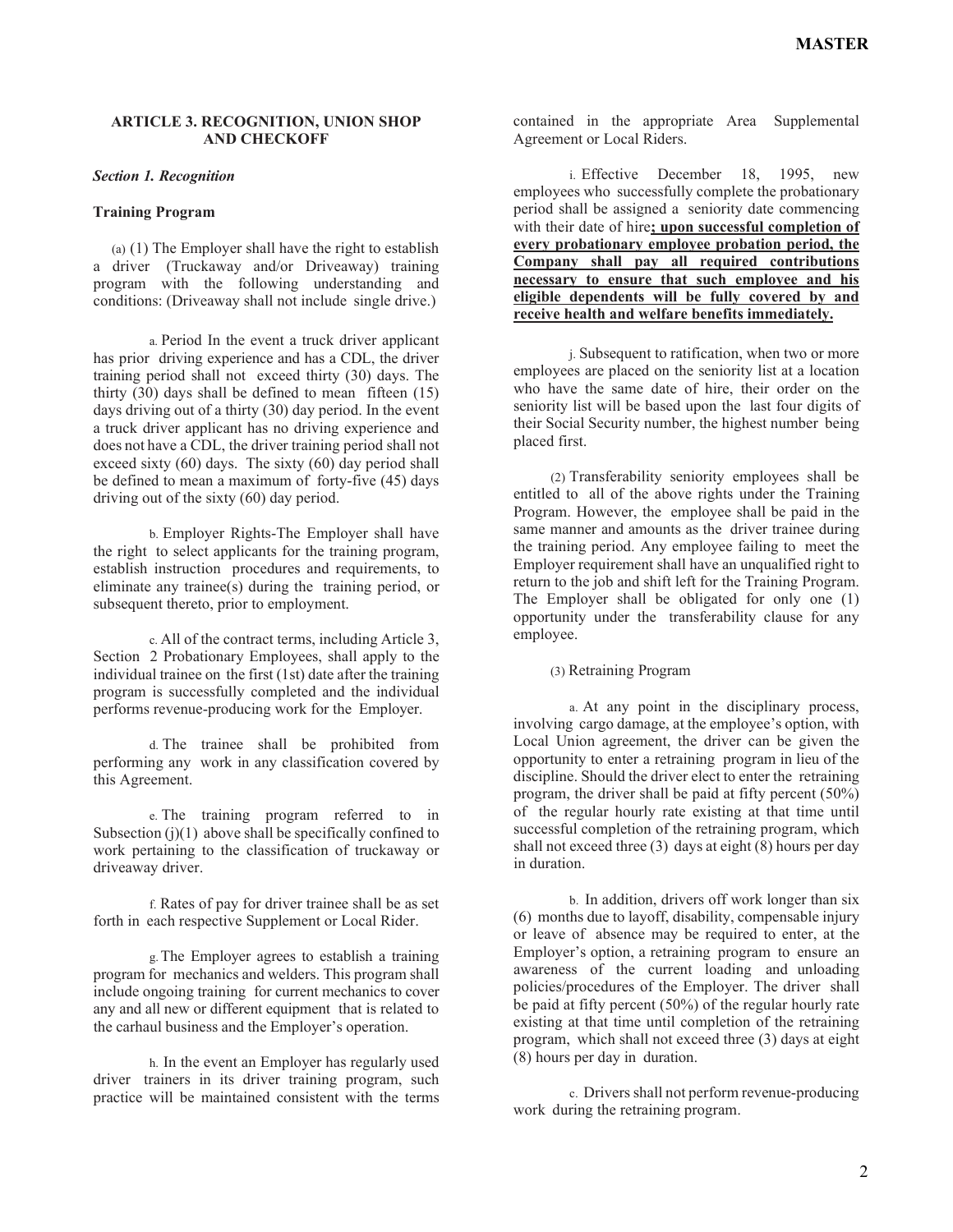(b) Nothing contained in this Section shall be construed so as to require the Employer to violate any applicable law.

### **ARTICLE 4. STEWARDS**

#### *NO CHANGE*

### **ARTICLE 5. SENIORITY**

#### **Section 14.**

**When the mode of transportation changes to or from single drive, yard, rail or truckaway at the same facility/terminal, employees who were previously in that classification, and who remain qualified will be allowed to follow the amount of work being transferred and dovetailed in order of terminal seniority, regardless whether this move involves the same company.**

#### **ARTICLE 6.**

*NO CHANGE*

#### **ARTICLE 7. GRIEVANCE MACHINERY**

*NO CHANGE*

### **ARTICLE 8. PROTECTION OF RIGHTS**

## *NO CHANGE*

## **ARTICLE 9. BONDS**

*NO CHANGE*

#### **ARTICLE 10. COMPENSATION CLAIMS AND PAID LEAVE**

#### *Section 3. Modified Work*

(a)The Employer may establish a modified work program designed to provide temporary opportunity to those employees who are unable to perform their normal work assignments due to a disabling on-the-job injury. Recognizing that a transitional return-to-work program offering both physical and mental therapeutic benefits will accelerate the rehabilitative process of an injured employee, modified work programs are

intended to enhance worker's compensation benefits and are not to be utilized as a method to take advantage of an employee who has sustained an industrial injury.

(b)When implemented, modified work programs shall be in strict compliance with applicable federal and state worker's compensation statutes. When offered to qualified employees, as defined in this Article, modified work must be accepted, and refusal to accept modified work by an employee, otherwise entitled to worker's compensation benefits, may result in a loss or reduction of such benefits as specifically provided by the provisions of applicable federal or state worker's compensation statutes. Employees who accept modified work shall continue to be eligible to receive "temporary partial" worker's compensation benefits as well as all other entitlements as provided by applicable federal or state worker's compensation statutes.

## **AUGUST 25, 2015 LETTER OF UNDERSTANDING RE: MODIFIED WORK UNDER THE PROVISIONS OF ARTICLE 10, SECTION 3(B)**

## **LETTER OF UNDERSTANDING May 27, 2022August 25, 2025**

Re: Modified Work:

The parties agree that the following conditions will be recognized in conjunction with the provisions of Article 10, Section 3(b):

1. The category "type of work that is not expected to result in re-injury and which can be performed with medical limitations set forth by the attending physician." If modified work is not available at a Company location, the **modified** work may include placement in jobs **must be performed at an employee's home or a non-profit** alternative locations, such as those listed in Exhibit A attached hereto.

> The employer and **local** union will agree on locations and types of alternative work offered in conjunction with Art. 10 Sec. 3(D) Any disputes regarding type or appropriateness of work will be taken up with the local union and the employee will not be required to perform modified work at that location until the dispute is resolved**prior to the employee being assigned.**

> Modified work assignments will be for a period of up to 8 weeks; however, the employer may extend such assignments for up to an additional 4 weeks if the employee's condition is improving and the employee has a return to work expectation within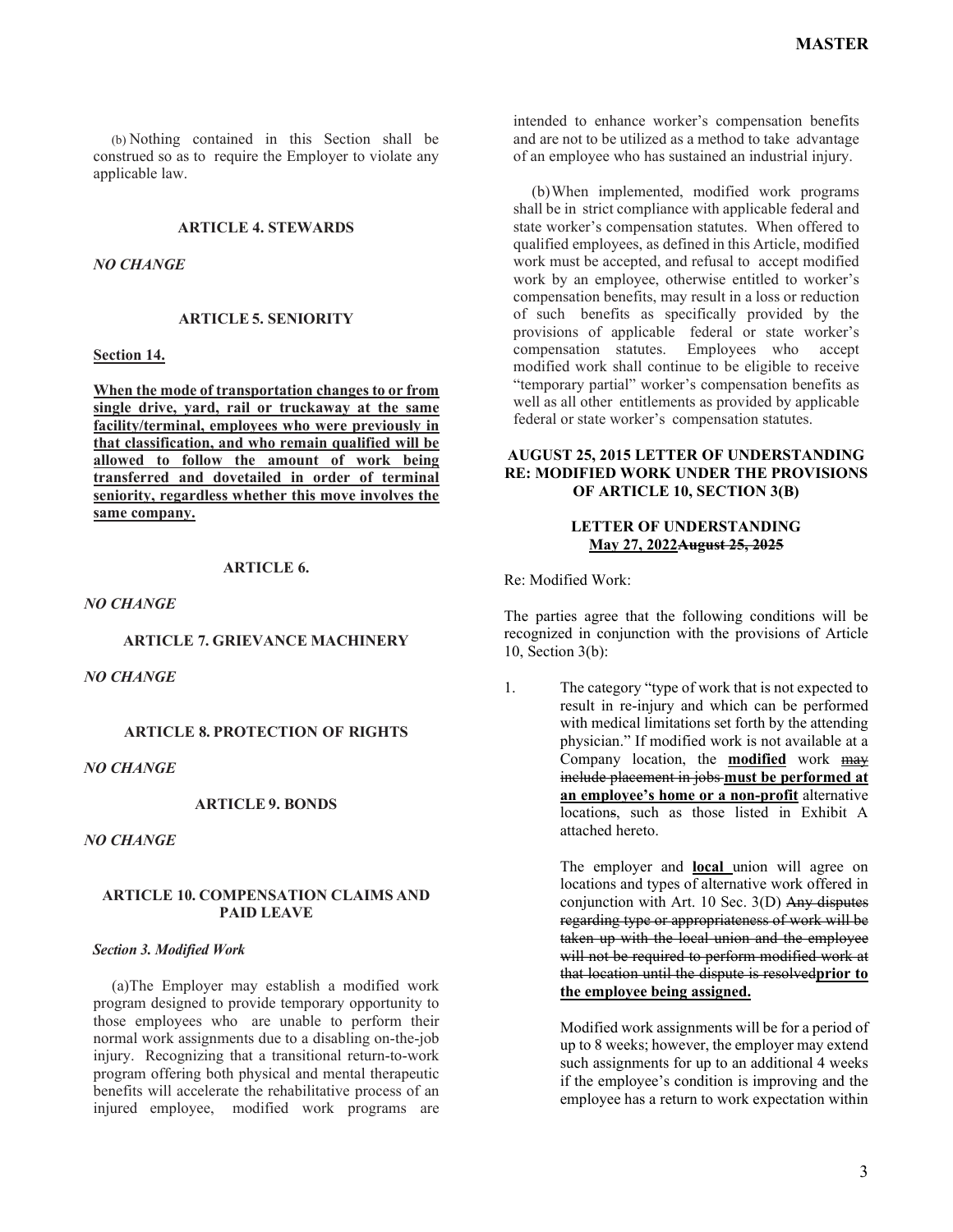12 weeks from the beginning of the modified work assignment.

- 2. Disputes over appropriateness of alternative locations**work assignments** shall be filed directly with the National Joint Arbitration Committee, in the event of a deadlock, the employee(s) involved will be removed from the alternative location**assignment(s)**. **During such dispute the employee shall not be required to perform the disputed assignment at that location until the local union and the employer mutually agree on an acceptable assignment and in no circumstance shall the employee suffer any loss of pay or benefits due to such dispute.**
- 3. In no instance shall an employer require an employee to travel more than 25 miles to any Modified Work location from the employee's residence.
- **4. Unless otherwise agreed to by the company, local union, and employee, modified work will be done between Monday through Friday, starting between 7:00 a.m. and 9:00 a.m. for no more than eight (8) hours per day.**

## Exhibit A To Letter of Understanding of **May 27, 2022**August 25, 2015

*Typical non-profit organizations used as modified work alternative locations:*

> American Red Cross American Diabetes Association American Cancer Society The Salvation Army Goodwill **American Legion Wounded Warriors** Habitat for Humanity Rescue Missions Libraries Food Banks YMCA

(c)At facilities where the Employer has a modified work program in place, temporary modified assignments shall be offered in seniority order to those regular full time employees who are temporarily disabled due to a compensable worker's compensation injury and who have received a detailed medical release

from the attending physician clearly setting forth the limitations under which the employee may perform such modified assignments. Once a modified work assignment is made and another person is injured, the second person must wait until a modified work opening occurs, regardless of seniority. All modified work assignments must be made in strict compliance with the physical restrictions as outlined by the attending physician. All modified work program candidates must be released for eight (8) hours per day, five (5) days per week. The Employer, at its option, may make a modified work offer of less than eight (8) hours per day where such work is expected to accelerate the rehabilitative process and the attending physician recommends that the employee works back to regular status or up to eight (8) hours per day by progressively increasing daily hours. A copy of any release for modified work must be given to the employee before the modified work assignment begins.

It is understood and agreed those employees who, consistent with professional medical evaluations and opinion, may never be expected to receive an unrestricted medical release, shall not be eligible to participate in a modified work program.

In the event of a dispute related to conflicting medical opinion, such dispute shall be resolved pursuant to established worker's compensation law and/or the method of resolving such matters as outlined in the applicable Supplemental Agreement. In the absence of a provision in the Supplemental Agreement, the following shall apply:

When there is a dispute between two (2) physicians concerning the release of an employee for modified work, such two (2) physicians shall immediately select a third (3rd) neutral physician within seven (7) days, whose opinion shall be final and binding on the Employer, the Union and the employee. The expense of the third (3rd) physician shall be equally divided between the Employer and the Union. Disputes concerning the selection of the neutral physician or back wages shall be subject to the grievance procedure.

For locations where the Employer intends to implement a modified work program or has a modified work program in place, the Local Union shall be provided with a copy of the current form(s) being used for employee evaluation for release and general job descriptions. This information shall be general in nature, not employee specific.

When a modified work assignment is made, the employee shall be provided with the hours and days he/she is scheduled to work as well as the nature of the work to be performed in writing. A copy of this notice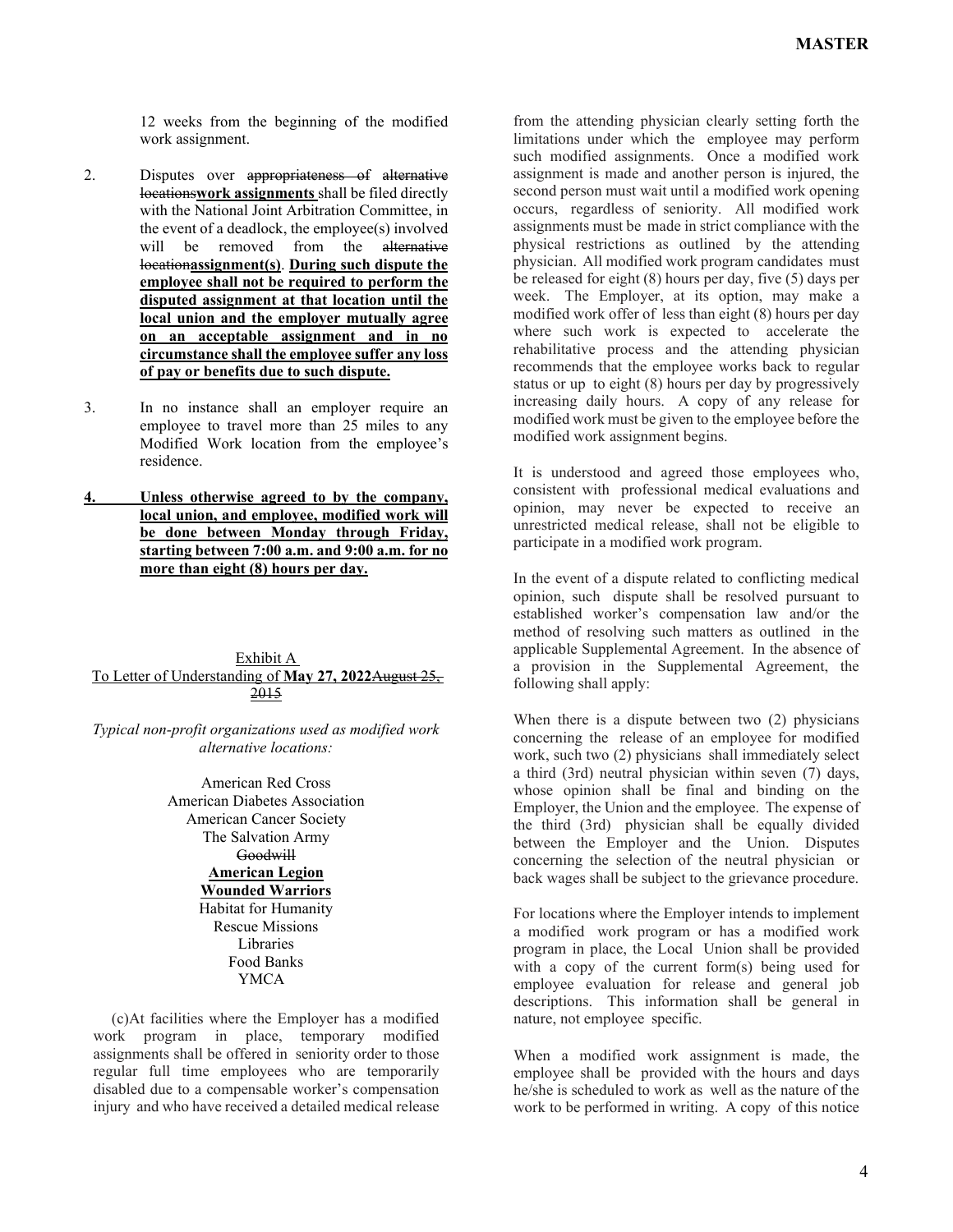shall also be submitted to the Local Union.

(d) Modified work shall be restricted to the type of work that is not expected to result in a re-injury and which can be performed within the medical limitations set forth by the attending physician. In the event the employee is physically unable to perform the modified work assigned, he/she shall be either reassigned modified work within his/her physical capabilities or returned to full "temporary total" worker's compensation benefits. In the event a third (3rd) party insurance carrier refuses to reinstate such employee to full temporary total disability benefits, the Employer shall be required to pay the difference between the amount of the benefit paid by such third (3rd) party insurer and full total temporary disability benefits. Determination of physical capabilities shall be based on the attending physician's medical evaluation. Under no conditions will the injured employee be required to perform work at that location subject to the terms and conditions of the National Master Automobile Transporters Agreement or its Area Supplemental Agreements. Prior to acceptance of modified work, the affected employee shall be furnished a written job description of the type of work to be performed.

(e)The modified workday and workweek shall be established by the Employer within the limitations set forth by the attending physician. However, the workday shall not exceed eight (8) hours, inclusive of coffee breaks where applicable and exclusive of a one-half (1/2) hour meal period and the workweek shall not exceed forty (40) hours, Monday through Friday, or Tuesday through Saturday, unless the nature of the modified work assignment requires a scheduled workweek to include Sunday. Whenever possible, the Employer will schedule modified work during daylight hours, Monday through Friday, or during the same general working hours and on the same workweek that the employee enjoyed before he/she became injured. In the case of an employee whose workdays and/or hours routinely varied, the Employer will schedule the employee based on the availability of the modified assignment being offered. Any alleged abuse of the assignment of workdays and work hours shall be subject to the grievance procedure.

(f) Modified work time shall be considered as time worked when necessary to satisfy vacation and sick leave eligibility requirements as set forth in the National Master Automobile Transporters Agreement and/or its applicable Area Supplemental Agreements. In addition to earned vacation pay as set forth in the applicable Area Supplemental Agreements, employees accepting modified work shall receive prorated vacation pay for modified work performed based on the weekly average modified work pay. The only time modified work is

used in prorating vacation is when the employee did not qualify under the applicable Supplemental Agreement.

Holiday pay shall first be paid in accordance with the provisions of the applicable Supplemental Agreement as it relates to on-the-job injuries. Once such contractual provisions have been satisfied, holidays will be paid at the modified work rate which is the modified work wage plus the temporary partial disability benefit.

Sick and funeral leave taken while an employee is performing modified work will be paid at the modified work rate, which is the modified work wage plus the temporary partial disability benefit. Unused sick leave will be paid at the applicable contract rate where the employee performed modified work and qualified for the sick leave during the contract year.

(g)The Employer shall continue to remit contributions to the appropriate health & welfare and pension trusts during the entire time period employees are performing modified work. Continuation of such contributions beyond the period of time specified in the Supplemental Agreement for on-the-job injury shall be required. Provisions of this Section shall not be utilized as a reason to disqualify or remove an employee from the modified work program.

(h)Employees accepting modified work shall receive temporary partial benefits as determined by each respective state workers' compensation law, plus a modified work wage when added to such temporary partial benefit, shall equal not less than eighty-five percent (85%) of forty (40) hours pay he/she would otherwise be entitled to under the provisions of the applicable Area Supplemental Agreement for the first six (6) months from the date the modified work assignment commences. After this initial six (6) month period, the percentage shall increase to ninety percent (90%) for the duration of each individual modified work assignment. The Employer shall not refuse to assign modified work to employees based solely on such employees reaching the ninety percent (90%) wage level. Such refusal shall be considered an abuse of the program and shall be subject to the grievance procedure. Modified work assignments beginning or ending within a workweek shall be paid on a prorated basis; one (1) day equals one-fifth (1/5th).

(i)Employees accepting modified work shall not be subject to disciplinary action provisions of the Supplemental Agreements unless such violation involves an offense for which no prior warning notice is required under the applicable Supplemental Agreement (Cardinal Sins). Additionally, the provisions of Article 30, Section 14 shall apply.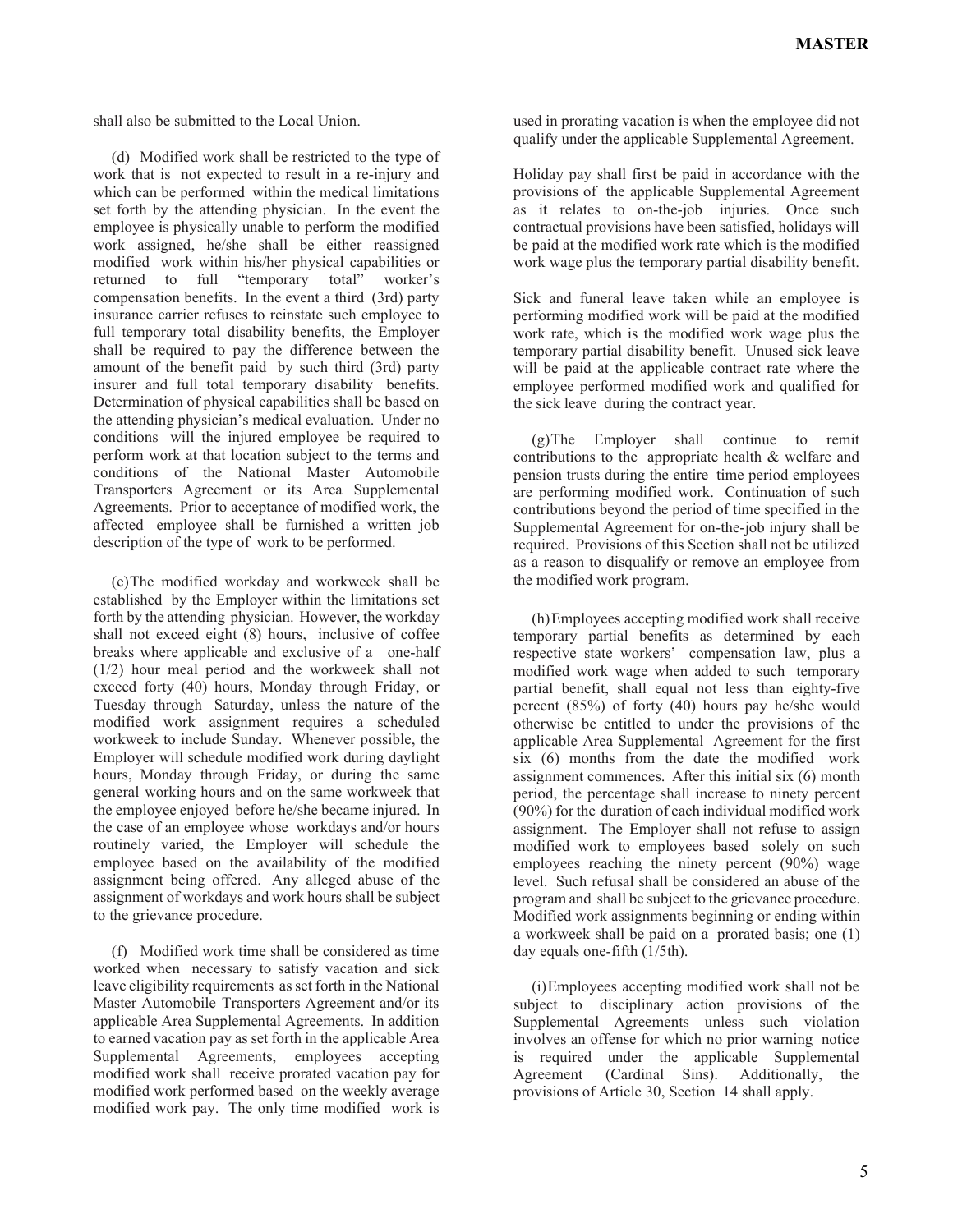(j)Alleged abuses of the modified work program by the Employer shall be subject to the grievance procedure of the National Master Automobile Transporters Agreement and its applicable Area Supplemental Agreements. Proven abuses may result in a determination by the National Joint Arbitration Committee that would withdraw the benefits of this Article from that Employer, in whole or in part, in which case affected employees shall immediately revert to full worker's compensation benefits.

### *Section 7. Family and Medical Leave Act*

(a) All employees who worked for the Employer for a minimum of twelve (12) months and worked at least one thousand two hundred fifty (1250) hours during the past twelve (12) months are eligible for unpaid leave as set forth in the Family and Medical Leave Act of 1993. Eligible employees are entitled up to a total of twelve (12) weeks of unpaid leave during any twelve (12) month period for the following reasons:

(1) Birth or adoption of a child or the placement of a child in foster care;

(2) To care for a spouse, child or parent of the employee due to a serious health condition;

(3) A serious health condition of the employee.

(b)The employee is required to provide the Employer with at least thirty (30) days advance notice before FMLA leave begins if the need for leave is foreseeable. If the leave is not foreseeable, the employee is required to give notice as soon as practicable.

(c)The employee's seniority rights shall continue as if the employee had not taken a leave under this section, and the Employer will maintain health insurance coverage during the period of the leave. The Employer may not require the employee to substitute accrued vacation or other paid leave for part of the twelve (12) week period. An employee will not be required to pay any of the contributions for his/her health insurance during FMLA leave except as provided by law.

(d) The provisions of this section are in response to the Federal FMLA and shall not supersede any state or local law which provides for greater employee rights.

(e)Disputes arising under this provision shall be subject to the grievance procedure.

**(f) All locations and terminals of any Employer covered by this Agreement shall be required to comply**  **with this Article regardless of the number of employees working at any particular location or terminal.**

## **ARTICLE 11. MILITARY CLAUSE**

### *NO CHANGE*

### **ARTICLE 12.**

## *NO CHANGE*

## **ARTICLE 13. UNION AND EMPLOYER COOPERATION**

*NO CHANGE*

## **ARTICLE 14. UNION ACTIVITIES**

## *NO CHANGE*

### **ARTICLE 15. SEPARATION OF EMPLOYMENT**

## *NO CHANGE*

## **ARTICLE 16. SEPARABILITY AND SAVINGS CLAUSE**

### *NO CHANGE*

### **ARTICLE 17. EMERGENCY REOPENING**

## *NO CHANGE*

### **ARTICLE 18. SYMPATHETIC ACTION**

### *NO CHANGE*

## **ARTICLE 19. PIGGY-BACK, BARGE, ETC.**

## *NO CHANGE*

## **ARTICLE 20. JURISDICTIONAL DISPUTES**

### *NO CHANGE*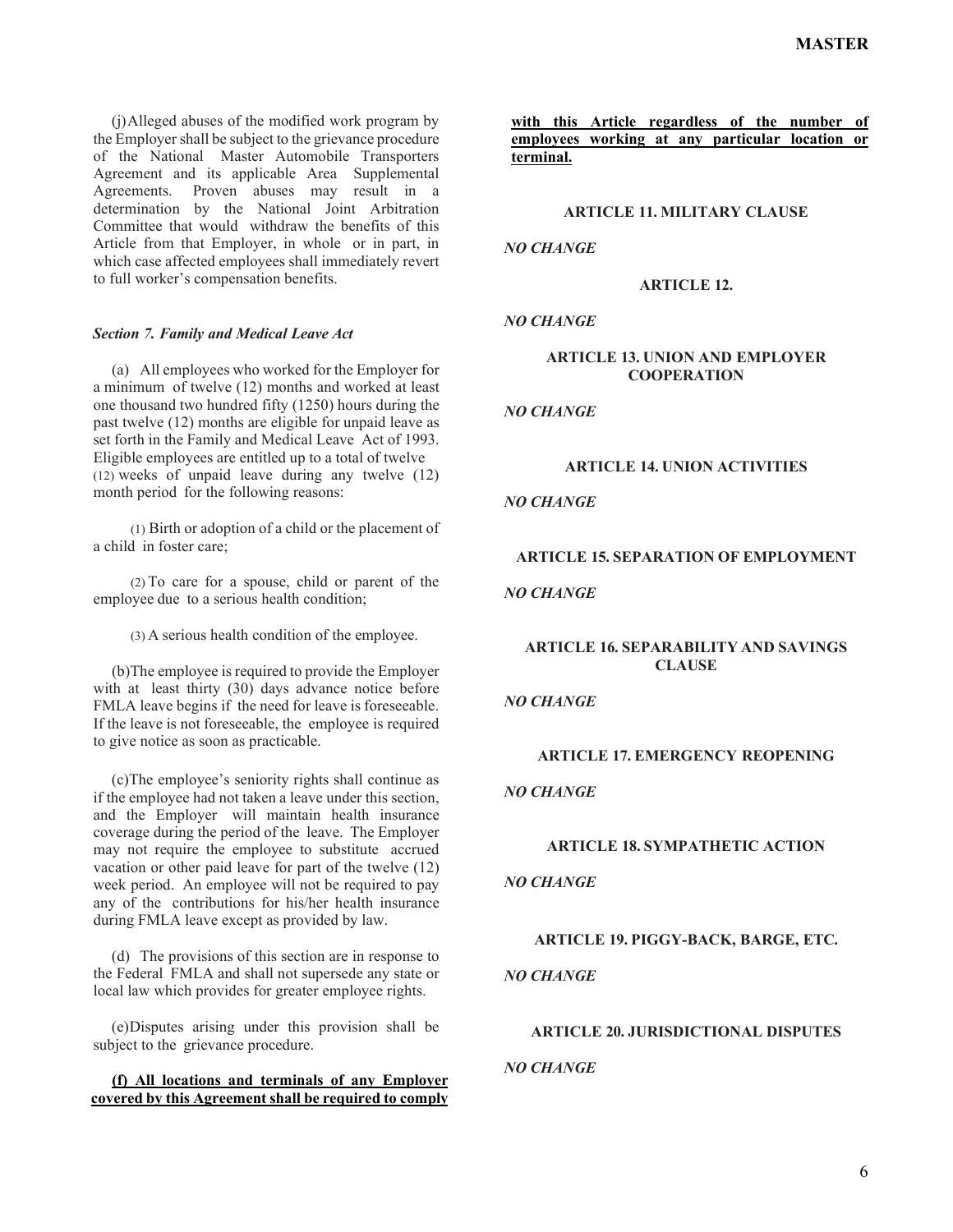## **ARTICLE 21. MULTI-EMPLOYER, MULTI-UNION UNIT**

### *NO CHANGE*

#### **ARTICLE 22. NEW BUSINESS**

*NO CHANGE*

#### **ARTICLE 23. COST-OF-LIVING**

All employees subject to this Agreement shall be covered by the provisions of a cost-of-living allowance, as set forth in this Article.

The amount of the cost-of-living allowance shall be determined and redetermined as provided below on the basis of the "Consumer Price Index for Urban Wage Earners and Clerical Workers, U.S., All Items (1982-1984  $= 100$ ) (CPI-W (1982-1984 = 100)), published by the Bureau of Labor Statistics, U.S. Department of Labor" and referred to herein as the "Index."

A cost-of-living allowance shall only become effective if the annual increase in the CPI-W exceeds three (3.0%) percent which will be capped at ten**fifty** cents (\$.10**0.50**) per hour each year for the life of this Agreement.

A cost-of-living allowance, if any, shall become effective on June 1, 2012**23**, based upon the difference between the Index of January, 2011**22** and the Index for January, 2012**23** (Published February, 2017**2023**).

The Base Index Figure shall be the figure for January, 2016**22** (Published February, 2016**22**). The cost-of-living increase shall be calculated as follows:

For every .1 point increase in excess of one hundred three percent (103%) of the Base Index of January 2016**22**, there shall be a one cent (\$.01) per hour; .50 mills per loaded mile; .25 mills per running mile; .1% flat or zone rate increase in the wage rates for all employees and classifications which will be capped at ten**fifty** cents (\$.10**0.50**) per hour each year for the life of this Agreement.

For each additional .1 point increase in the Index there is an additional one cent (\$.01) per hour; .50 mills per loaded mile; .25 mills per running mile; .1% flat or zone rate increase in all wage rates which will be capped at ten**fifty** cents (\$.10**0.50**) per hour each year for the life of this Agreement.

A cost-of-living allowance, if any, shall become effective on June 1, 2018**24**, based upon the difference between the Index of January, 2017**23** and the Index for January, 2018**24** (Published February, 2018**24**).

The Base Index Figure shall be the figure for January, 2017**23** (Published February, 2017**23**). The cost-of-living increase shall be calculated as follows:

For every .1 point increase in excess of one hundred three percent (103%) of the Base Index of January 2017**23**, there shall be a one cent (\$.01) per hour; .50 mills per loaded mile; .25 mills per running mile; .1% flat or zone rate increase in the wage rates for all employees and classifications which will be capped at ten**fifty** cents (\$.10**0.50**) per hour each year for the life of this Agreement.

For each additional .1 point increase in the Index there is an additional one cent (\$.01) per hour; .50 mills per loaded mile; .25 mills per running mile; .1% flat or zone rate increase in all wage rates which will be capped at ten**fifty** cents (\$.10**0.50**) per hour each year for the life of this Agreement.

A cost-of-living allowance, if any, shall become effective on June 1, 2019**25**, based upon the difference between the Index of January, 2018**24** and the Index for January, 2019**25** (Published February, 2019**25**).

The Base Index Figure shall be the figure for January, 2018**24** (Published February, 2018**24**). The cost-of-living increase shall be calculated as follows:

For every .1 point increase in excess of one hundred three percent (103%) of the Base Index of January 2018**24**, there shall be a one cent (\$.01) per hour .50 mills per loaded mile; .25 mills per running mile; .1% flat or zone rate increase in the wage rates for all employees and classifications which will be capped at ten**fifty** cents (\$.10**0.50**) per hour each year for the life of this Agreement.

For each additional .1 point increase in the Index there is an additional one cent (\$.01) per hour; .50 mills per loaded mile; .25 mills per running mile; 1% flat or zone rate increase in all wage rates which will be capped at ten**fifty** cents (\$.10**0.50**) per hour each year for the life of this Agreement.

A cost-of-living allowance, if any, shall become effective on June 1, 2020, based upon the difference between the Index of January, 2019 and the Index for January, 2020 (Published February, 2020).

The Base Index Figure shall be the figure for January, 2019 (Published February, 2019). The cost of living increase shall be calculated as follows: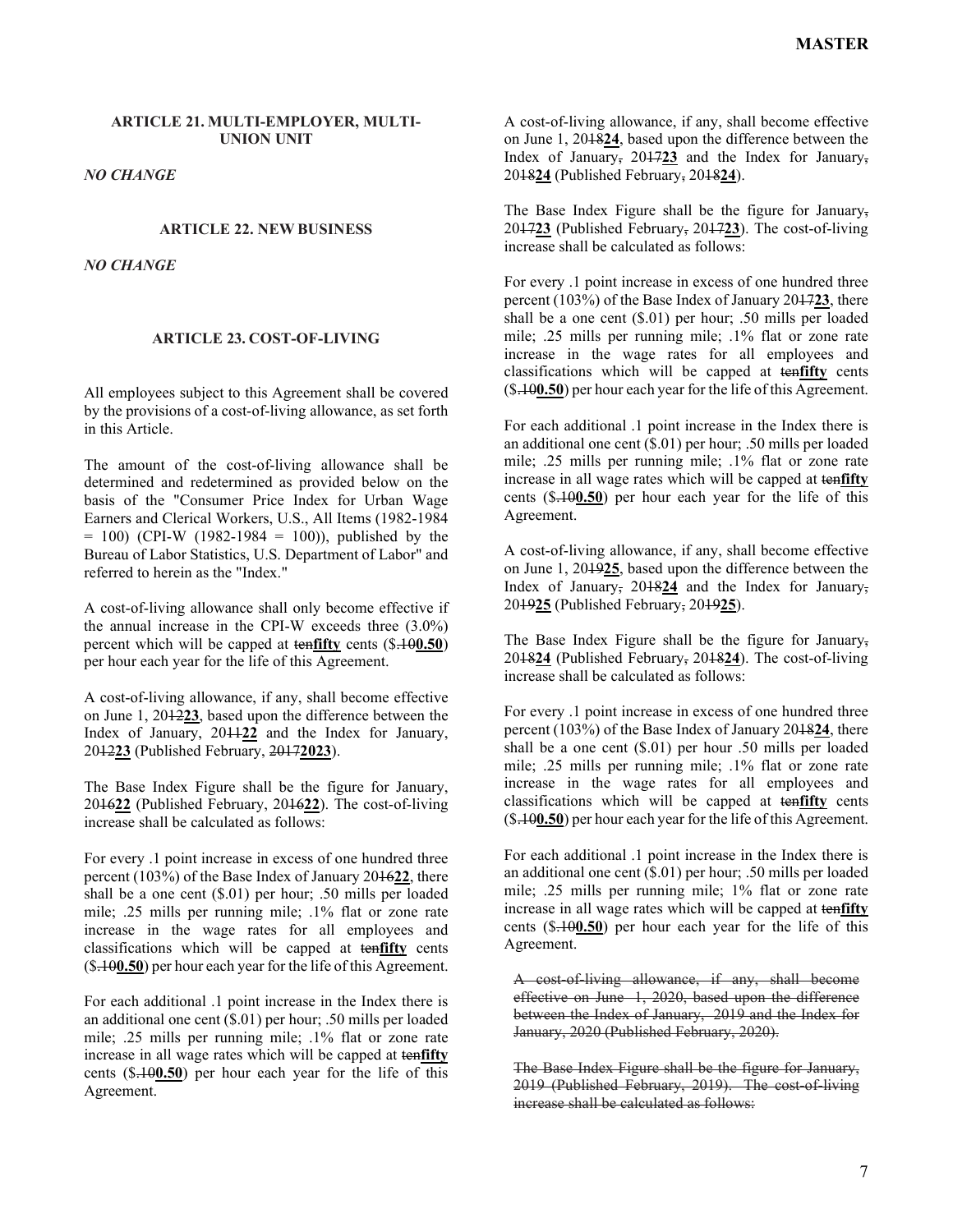For every .1 point increase in excess of one hundred three percent (103%) of the Base Index of January 2019, there shall be a one cent (\$.01) per hour; .50 mills per loaded mile; .25 mills per running mile; .1% flat or zone rate increase in the wage rates for all employees and classifications which will be capped at ten cents (\$.10) per hour each year for the life of this Agreement.

For each additional .1 point increase in the Index there is an additional one cent (\$.01) per hour; .50 mills per loaded mile; .25 mills per running mile; .1% flat or zone rate increase in all wage rates which will be capped at ten cents (\$.10) per hour each year for the life of this Agreement.

A cost-of-living increase, if any, shall be applied to the hourly, mileage and flat (zone) rates except where specifically provided otherwise in the Supplemental Agreement. The "frozen rate" will be increased on the same basis as the "loaded mile."

Driveaway employees covered by the driveaway part of the Central-Southern Areas, Eastern Area and Western Area Supplements shall receive cost-of-living adjustments on the same basis as all other employees covered by this National Master Agreement.

For the duration of this Agreement only, **A**any cost-ofliving allowance, allocated to hourly, mileage and flat (zone) wage increases, shall become a fixed part of the base rate for all classifications on the effective date of each cost-of-living allowance.

A decline in the Index shall not result in a reduction of classification base rates.

In the event the appropriate Index figure is not issued before the effective date of the cost-of-living adjustment, the cost-of-living adjustment that is required will be made at the beginning of the first (1st) pay period after receipt of the Index and will be made retroactive to the effective date. In the event the Bureau of Labor Statistics should revise or correct an applicable Index figure, any adjustment that may be required in the cost-of-living allowance shall be effective at the beginning of the first (1st) pay period after receipt of the revised or corrected Index figure and no retroactive adjustments will be made.

In the event that the Index shall be revised or discontinued and in the event the Bureau of Labor Statistics, U.S. Department of Labor, does not issue information which would enable the Employer and the Union to know what the Index would have been had it not been revised or discontinued, then the Employer and the Union will meet, negotiate, and agree upon an appropriate substitute for the Index. Upon the failure of

the parties to agree in such negotiations within sixty (60) days, thereafter, each party shall be permitted all lawful economic recourse to support its request. The parties agree that the notice provision provided herein shall be accepted by all parties as compliance with notice requirements of applicable law, so as to permit economic action at the expiration thereof.

### **ARTICLE 24.**

### *Section 2. Suspension or Revocation of License*

In the event an employee receives a traffic citation for a moving violation while on duty which would contribute to a suspension or revocation or suffers a suspension or revocation of the right to drive the Employer's equipment for any reason, the employee must promptly notify the Employer in writing. Failure to comply will subject the employee to disciplinary action up to and including discharge. An employee failing or unable to return to work as a result of such suspension or revocation of the right to drive the Employer's equipment shall be allowed to retain seniority for a period not to exceed the term of suspension plus thirty (30) days with a maximum of three (3) years. Failure of the employee to successfully reinstate his driving privileges during this period of time shall result in the termination of his/her seniority.

If such suspension or revocation comes as a result of the employee complying with the Employer's instruction, which results in a succession of size and weight penalties or because the employee complied with the Employer's instruction to drive its equipment which is in violation of D.O.T. regulations relating to equipment or because its equipment did not have a speedometer in proper working order which has been reported to the Employer, except in unusual circumstances, and if the employee has notified the Employer of the citation for such violation as mentioned above, the Employer shall provide employment to such employee at not less than the employee's regular earnings at the time of such suspension for the entire period thereof, subject however to the seniority and layoff provisions applicable to the employee at time of the suspension.

An employee unable to successfully pass the D.O.T. Commercial Driver's License (CDL) examination will be allowed to retain seniority for a period not to exceed one (1**two (2**) year**s** provided the employee makes a good faith effort to pass the test each time the opportunity presents itself. During this leave of absence the Employer shall have no obligation to make health and welfare or pension contributions on behalf of the employee.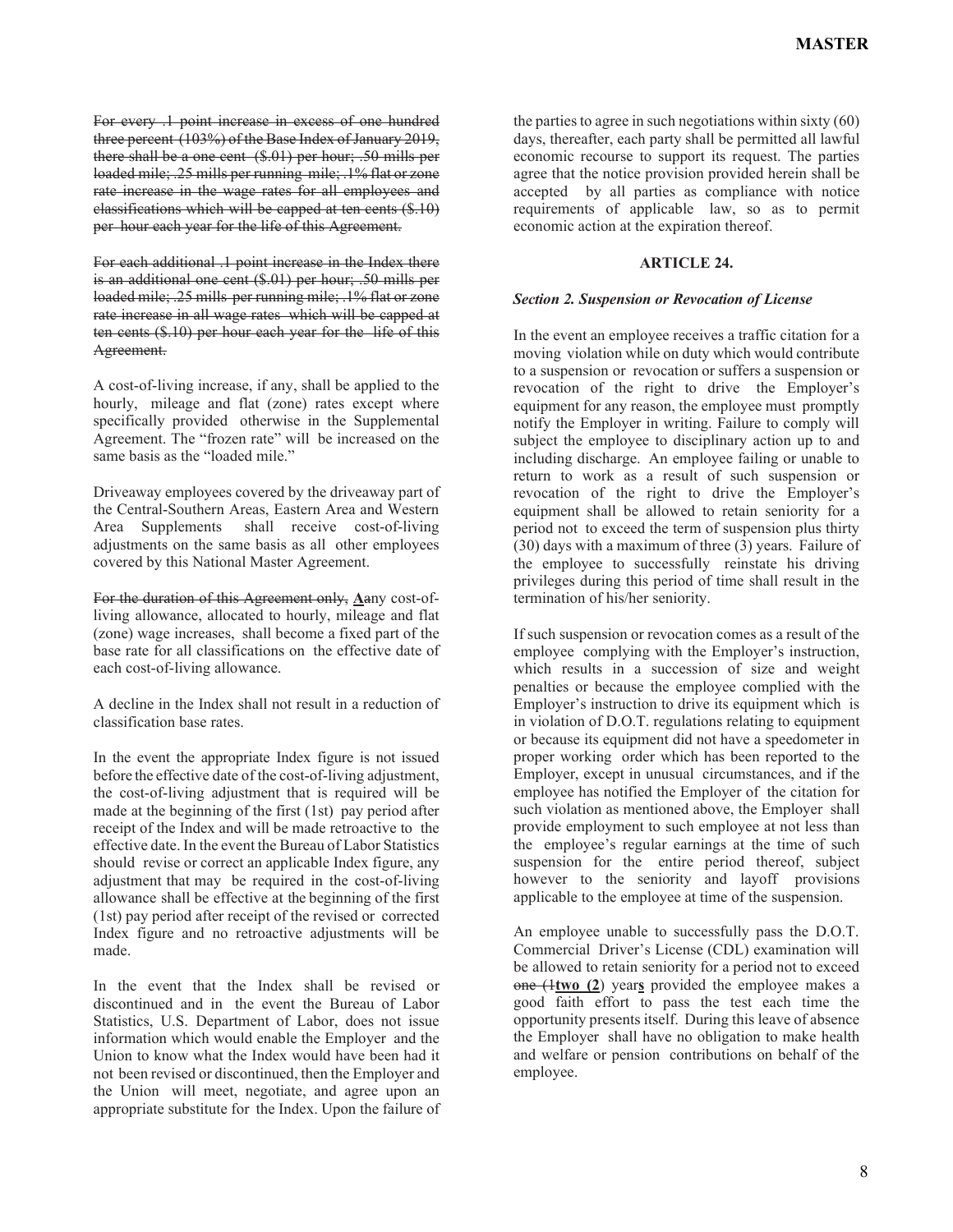*NO CHANGE*

## **ARTICLE 26. NONDISCRIMINATION**

*NO CHANGE*

### **ARTICLE 27. ROAD AND/OR DRIVING EQUIPMENT SPECIAL LICENSE**

## *NO CHANGE*

## **ARTICLE 28. USA-CANADA-MEXICO**

Vehicles destined for delivery via truck transportation from the U.S. to Canada and vice-versa, or from the U.S. to Mexico and vice-versa, shall be delivered to an agreed terminal or marshaling area, from which point final delivery of the automotive vehicles shall be made by the drivers in their respective countries. Present agreed practices shall remain in effect.

The parties recognize the mutual interest in implementing slip seat operations as a means of enhancing efficiency and promoting work opportunities. It is agreed that upon the request of an Employer, a Local Union will negotiate an Agreement for slip seat operations within the Continental United States. If the parties are unable to reach a satisfactory agreement, the matter shall be referred to the National Committee. Agreements regarding slip seat operations must be approved by the affected membership and National Committee prior to implementation.

Moreover, the parties recognize the need to protect job security for both U.S. and Canadian domiciled Teamster employees, and the Union and Employer agree to establish a Standing Committee consisting of an equal number of U.S. Company representatives, U.S. Teamster representatives, Canadian Company representatives and Canadian Teamster representatives. This Standing Committee shall meet at least semiannually and as otherwise necessary to discuss and jointly recommend to their respective Union and Employer Negotiating Committees actions to improve operational objectives, increase work opportunities and further the interests of all affected parties.

It is also recognized that business opportunities and customer demands arise which involve the potential for diversion of cross border traffic and/or support in the respective countries to meet temporary demands enhancing the ability to provide additional bargaining unit jobs and job security for existing employees. To that end, the parties agree that if a particular Employer or Local Union identifies such opportunities and notifies the Co-Chairmen of the National Negotiating Committee of same, those Co-Chairmen will promptly facilitate discussions between the involved U.S. and Canadian Local Unions in an attempt to bring about an agreement as to how to fully capitalize on the opportunities in a manner that is equitable to the employees who would be involved.

The parties agree to reopen the provisions of this Article for modification if a significant and relevant change in the law is made which affects transportation across the borders to Canada or Mexico.

## **Drivers will be paid fifteen (15) minutes for crossing into Canada and fifteen (15) minutes for crossing into the United States. This change will apply to all supplements attached to the NMATA**

### **ARTICLE 29. JUMBO JETS**

*NO CHANGE*

## **ARTICLE 30. JOINT HEALTH AND SAFETY COMMITTEE**

## *Section 5. Air-conditioning*

Newly manufactured tractors which are added to the fleet, subsequent to June 1, 1991, shall be airconditioned.

Air-conditioning units shall be maintained in proper  $\overline{\text{overating}}$  condition. If an air conditioner is out of service and written up at time of arrival at home terminal it must be repaired before the next dispatch.

If an air-conditioning unit, which was not written up as inoperable at its most recent arrival at an employee's home terminal, fails to operate at the time of dispatch and repair is not readily available, repairs may be delayed for a maximum of twenty-four (24) hours. If an air conditioning unit becomes inoperable during a trip, repairs will be made immediately unless repairs will be completed at a Company terminal within twenty-four (24) hours of notification to the Company of the need for repairs. Drivers will be compensated for time spent waiting for the repairs to be completed; provided, however, that in no case shall any employee be paid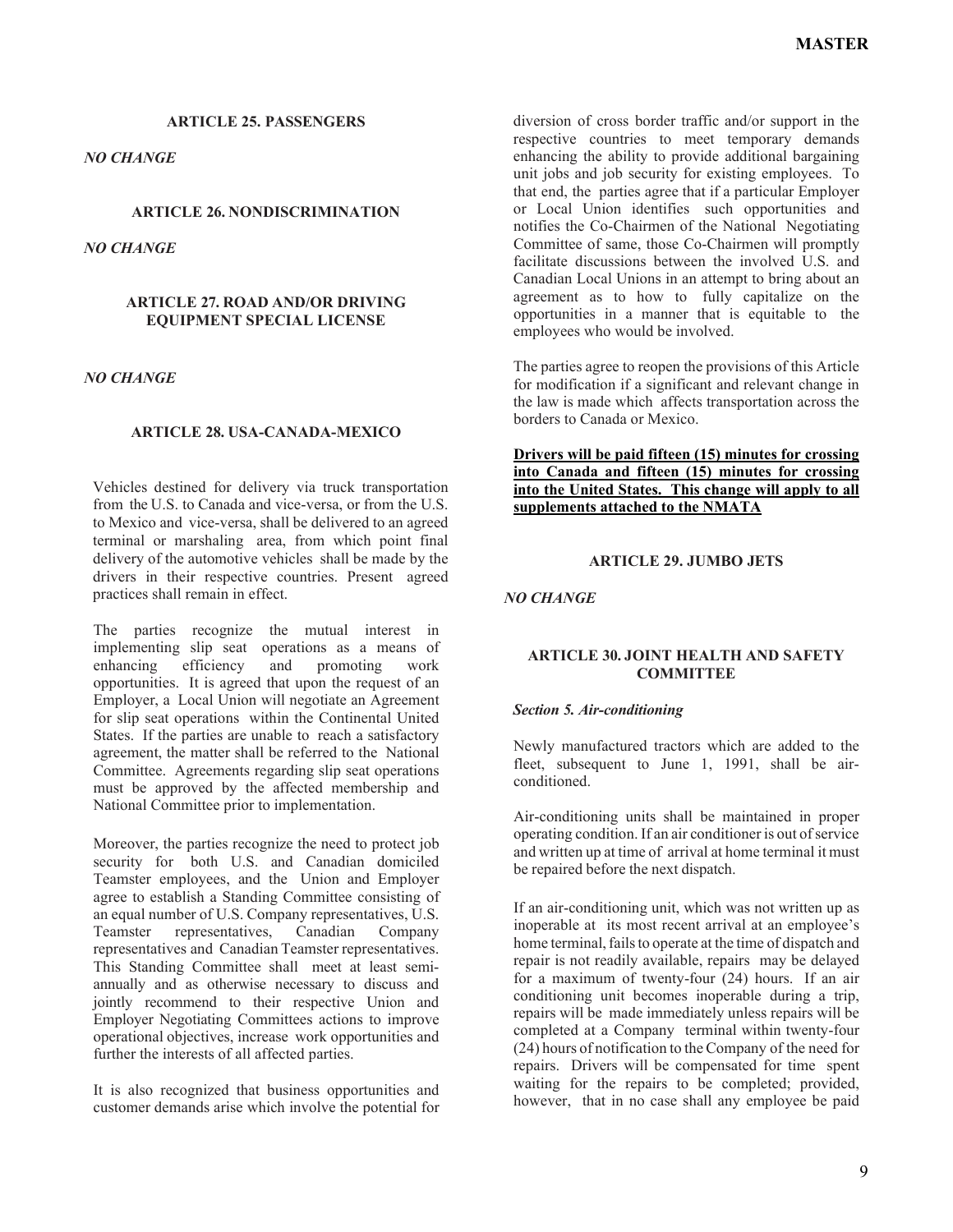more than eight (8) hours out of every twenty-four (24) hour period as set forth in the breakdown provisions of the respective Area Supplemental Agreements.

All air conditioners shall be of sufficient capacity to adequately condition the air in the equipment cabs.

Effective on the ratification date of the contract, all newly acquired yard vans shall be equipped with **fully functioning** air conditioners**; and on newly acquired vans, ones that maintain a temperature at dash or primary vents at 30 degrees cooler than the outside temperature.**

## *Section 15.*

All new equipment ordered on or after the date of ratification will be provided with quick ratchet **and release systems**. All quick release ratchets shall be properly maintained.

### **ARTICLE 31. UNIFORMS**

The Employer agrees that if any employee is required to wear any kind of uniform as a condition of continued employment, such uniform shall be furnished and maintained by the Employer, free of charge, at the standard required by the Employer.

## **If the company requires safety vests to be worn, the company shall provide the employees with breakaway (Velcro) safety vests at the company's sole expense.**

After the expiration of any contractual relation with existing suppliers, future order of uniforms will be Union-made in the United States and shall bear the Teamster logo and reflective safety striping.

Drivers shall be required to wash uniforms when supplied by the Employer.

Where the Employer requires uniforms, including coveralls, to be worn and is in the process of instituting a uniform program or replacing existing uniforms, including coveralls, the Employer and the Union are instructed to meet with suppliers, where possible, to determine the types of uniforms, including coveralls and materials available. The employees shall have a choice by majority election of the material available to be used. The choice of the majority shall be binding on all employees.

Voluntary pooling arrangements for the purchase of uniforms shall not come within the scope of this Article.

The Employer shall replace all clothing, glasses, hearing aids and/ or dentures and any medical devices requested to perform one's job not covered by insurance or workers' compensation which are destroyed or damaged in a wreck or fire with company equipment.

## **ARTICLE 32. METRIC SYSTEM**

## *NO CHANGE*

## **ARTICLE 33. WORK PRESERVATION**

### *Section 2.*

None of the above limitations shall apply and do not prohibit the following activities by the Employer:

(a) Trip leases, load exchange and return haul arrangements, otherwise not in violation of this Agreement or its Supplemental Agreements, between Employers within the multi-employer unit;

(b) Assignment or subcontract of maintenance-related work involving the specific areas designated below:

> (1) Work not presently assigned to the bargaining unit;

(2) Where the Employer does not have appropriate facilities, available equipment or employees with requisite skills to perform the specific maintenance work and has no employees on layoff in job classifications affected by the assignment or subcontracting;

(3) Taking advantage of original warranties (i.e. 100% parts and labor) or guarantees for the maintenance and repair of new equipment, including replacement engines and component parts, where such original warranties or guarantees are provided by the supplier at no extra cost to the Employer. The Union will be permitted to examine copies of any warranties;

- (4) Repair work performed at points en route as needed;
- (5) Road call work will be based on past practice.

|  |  | (c) The assignment of Carhaul Work pursuant to |  |
|--|--|------------------------------------------------|--|
|  |  | the Third Party Service Agreement (TPS         |  |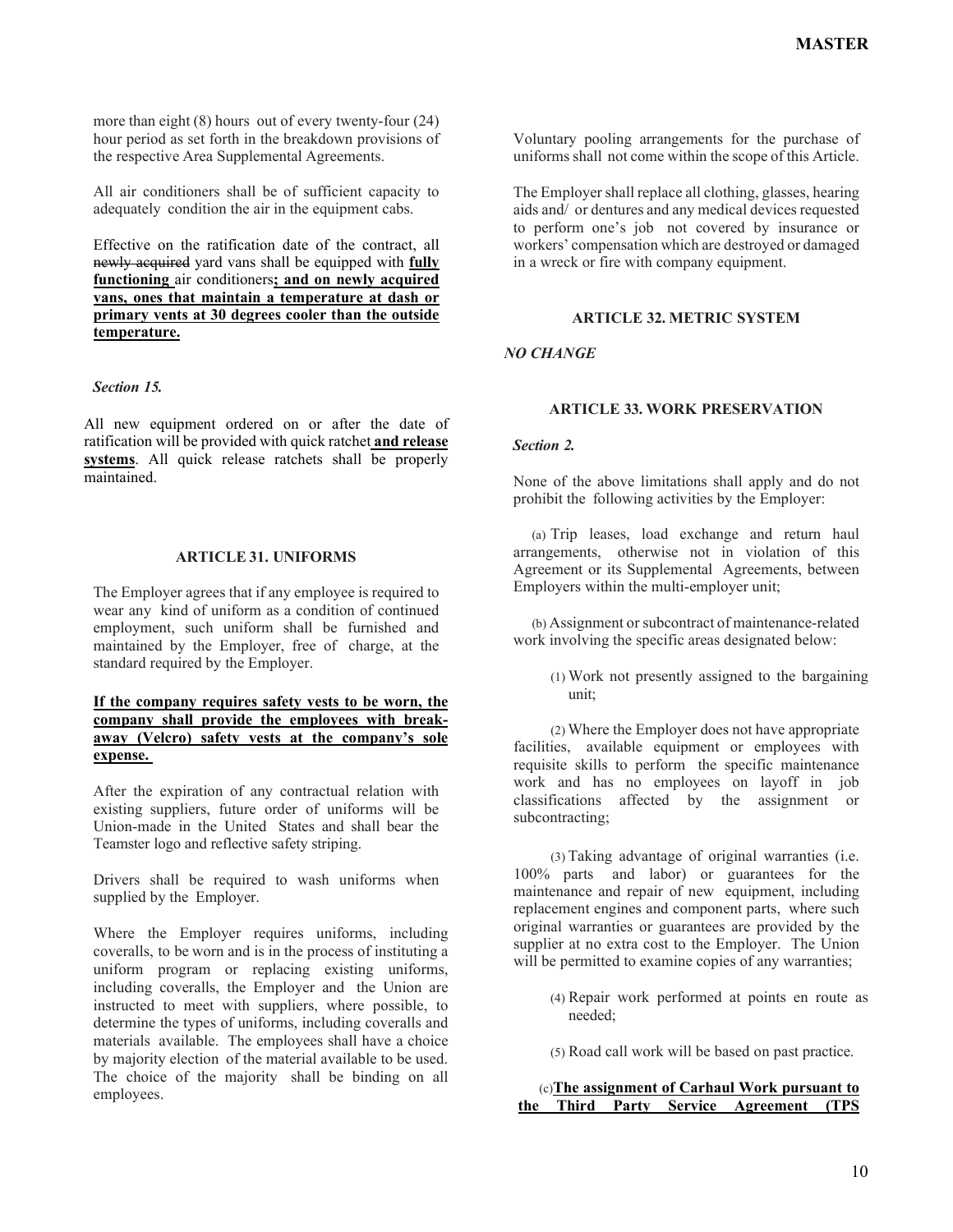**Agreement) as appended to this Agreement only when and where such TPS Agreement is in effect and only to the extent the Employer benefiting from the use of such TPS Agreement strictly complies with its terms and obligations.**

#### *Section 6.*

**TNATINC and NATLD shall mutually establish a protocol with regard to wages, benefits, terms and other conditions of employment to be utilized in the event an Employer has an opportunity to acquire yard work at a location where the employees are not currently covered under the NMATA.**

### **ARTICLE 34. SLEEPER CAB OPERATIONS**

### *NO CHANGE*

#### **ARTICLE 35. DURATION**

#### *Section 1.*

This Agreement shall be in full force and effect from September 1, 2015**June 1, 2022**, to and including May 31, 2021**August 31, 2025**, and shall continue from year to year thereafter unless written notice of desire to cancel or terminate the Agreement is served by either party upon the other at least sixty (60) days prior to the date of expiration.

When notice of cancellation or termination is given under this Section, the Employer and the Union shall continue to observe all terms of this Agreement until impasse is reached in negotiations, or until either the Employer or the Union exercise their rights under Section 3 of this Article.

#### *Section 2.*

When no such cancellation or termination notice is served and the parties desire to continue said Agreement but also desire to negotiate changes or revisions in this Agreement, either party may serve upon the other a notice at least sixty  $(60)$  days prior to May 31, 2021**August 31, 2025**, or May**August** 31st, of any subsequent contract year, advising that such party desires to revise or change terms or conditions of such Agreement.

#### *Section 3.*

Revisions agreed upon or ordered shall be effective as

of June 1, 2021**2022** or June 1st, of any subsequent contract year.

The Teamsters National Automobile Transporters Industry Negotiating Committee, as representative of the Local Unions, or the signatory Employer, or the authorizing Employer Associations, shall each have the right to unilaterally determine when to engage in economic recourse (strike or lockout) on or after May 31, 2021**August 31, 2025**, unless agreed to the contrary.

IN WITNESS WHEREOF the undersigned duly execute THE NATIONAL MASTER AUTOMOBILE TRANSPORTERS AGREEMENT and Supplemental Agreements (and Riders, if any) pertaining to their operations, on this to be effective as of September 1, 2015**June 1, 2022**.

### *FOR THE UNION*

By

Its

LOCAL UNION NO. \_\_\_\_\_\_\_\_\_, affiliate of International Brotherhood of Teamsters.

(Signed)

*FOR THE COMPANY*

(Company)

(Signed)

(Title)

 $By$ 

Its

(Title)

#### **NEGOTIATING COMMITTEE**

FOR THE LOCAL UNIONS:

## *TEAMSTERS NATIONAL AUTOMOBILE TRANSPORTERS INDUSTRY NEGOTIATING COMMITTEE*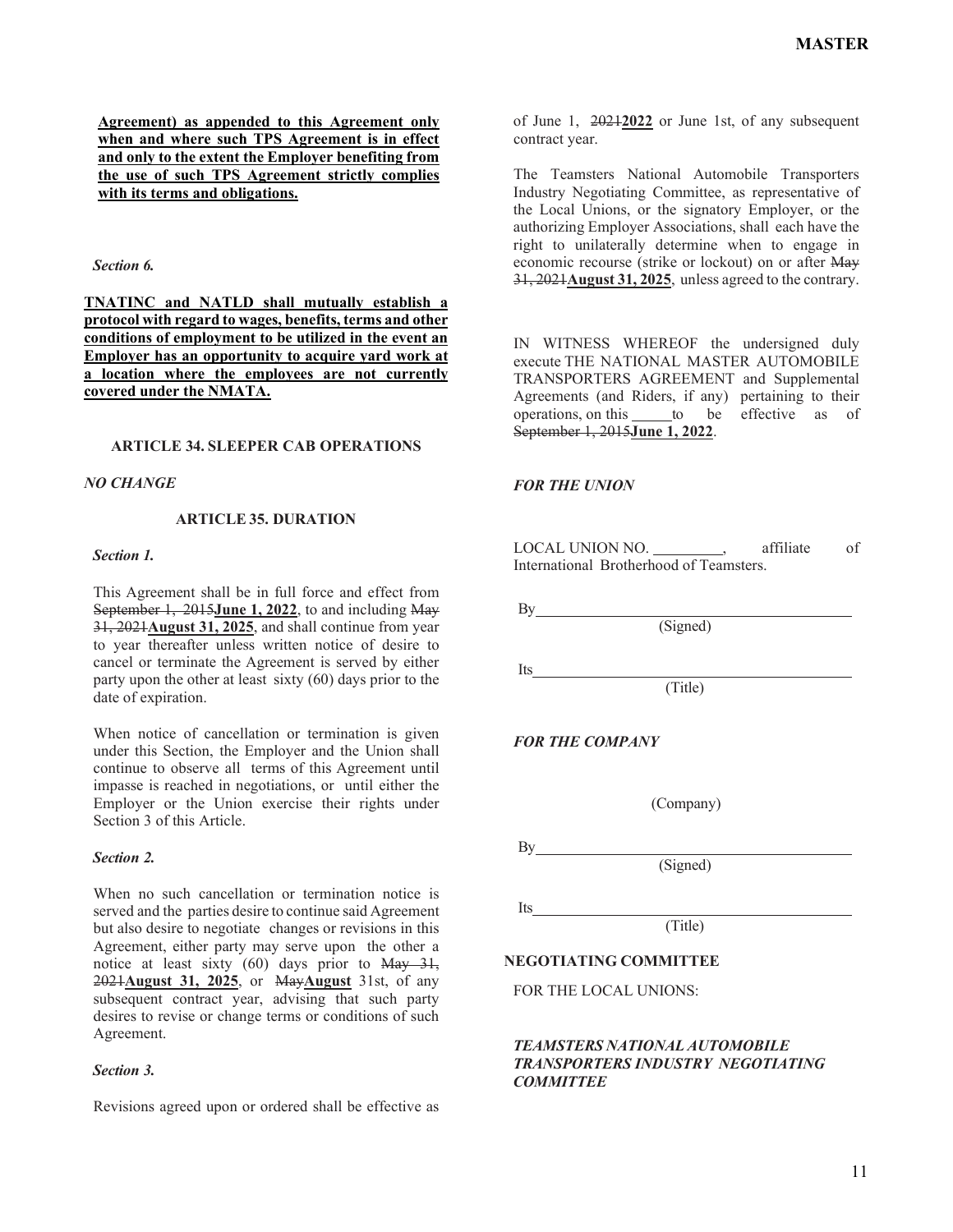James P. Hoffa, Chairperson Kevin D. Moore, Co-Chairperson Roy R. Gross, Co-Chairperson **Sean M. O'Brien, Chairperson Avral Thompson, Co-Chairperson** Jeff Brylski, Co-Chairperson Kris Taylor, Co-**Chairperson**

**Fred Zuckerman, Jason Cooper, Mark Schmiehausen, Tim Brown, Ralph Stubbs, Matt Daniel, Roy Gross, Bill Alexander, Ted Beardsley, Dan Shott, Carl Gasca, Kevin Lauersdorf, Rank and File, McKinley Archie, Rank and File, Dave Trigona, Rank and File, Don Cooper, Rank and File, Frank Martinez, Rank and File, Brian Mann, Rank and File, Eric Wilson, Rank and File** William Alexander Jeff Brylski (Sergeant-at-Arms) Carlos Borba Tom Erikson Matthew Fazakas Tony Lamy Joseph Lopez Mike Parker Mike Philbeck Ralph Stubbs Kris Taylor

FOR THE EMPLOYERS:

## *NATIONAL AUTOMOBILE TRANSPORTERS LABOR DIVISION*

James D. Osmer, Chairperson Kenneth W. Zatkoff, Co-Chairperson Peter P. Sudnick, Co-Chairperson

## **Bruce Jackson, Chris Anderson, Steve Roberts, Mark Brueckner, Kirk Conaway, Greg May, Craig Irwin, Terry Brennan, Mike Ford**

# **APPENDIX A**

**NATLD MEMBERS** Active USA, Inc. **Auto Handling, LLC** Annapolis Junction Rail Solutions, LLC Cassens Transport Company Flint Rail Services, LLC Jack Cooper Transport Company, Inc. **Kenosha Releasing, Inc.** RCS Transportation LLC **RCS Transportation LAP, LLC TransCargo, LLC**

## **APPENDIX TO ARTICLE 33**

### **MEMORANDUM OF UNDERSTANDING THIRD PARTY SERVICE AGREEMENT**

**WHEREAS, the NMATA anticipates that all driver shortages will be filled with current or future members of the bargaining unit. WHEREAS, there currently exists a historic shortage of drivers that are adversely affecting both the bargaining unit and the NMATA's employers; WHEREAS, TNATINC enters into this Memorandum of Agreement to temporarily address this historic driver shortage in order to ensure that the contractual obligations of the NMATA's employers are met. THEREFORE, the parties agree to the following:**

- **1. For purposes of this Agreement a "temporary driver shortage" occurs at a specific location/terminal only when:**
	- **a. The number of units released to the Employer for delivery exceeds the Employer's then current capacity to deliver, and the Employer verifies such occurrence to the satisfaction of the involved Local Union(s) and TNATINC;**
	- **b. The Employer is actively seeking new drivers and accepting and hiring qualified referred drivers at the affected location/terminal;**
	- **c. The Employer demonstrates to the satisfaction of the involved Local Union(s) and TNATINC that it has been taking and will continue to take necessary and appropriate steps to avoid and eliminate such occurrence at the affected location/terminal; and**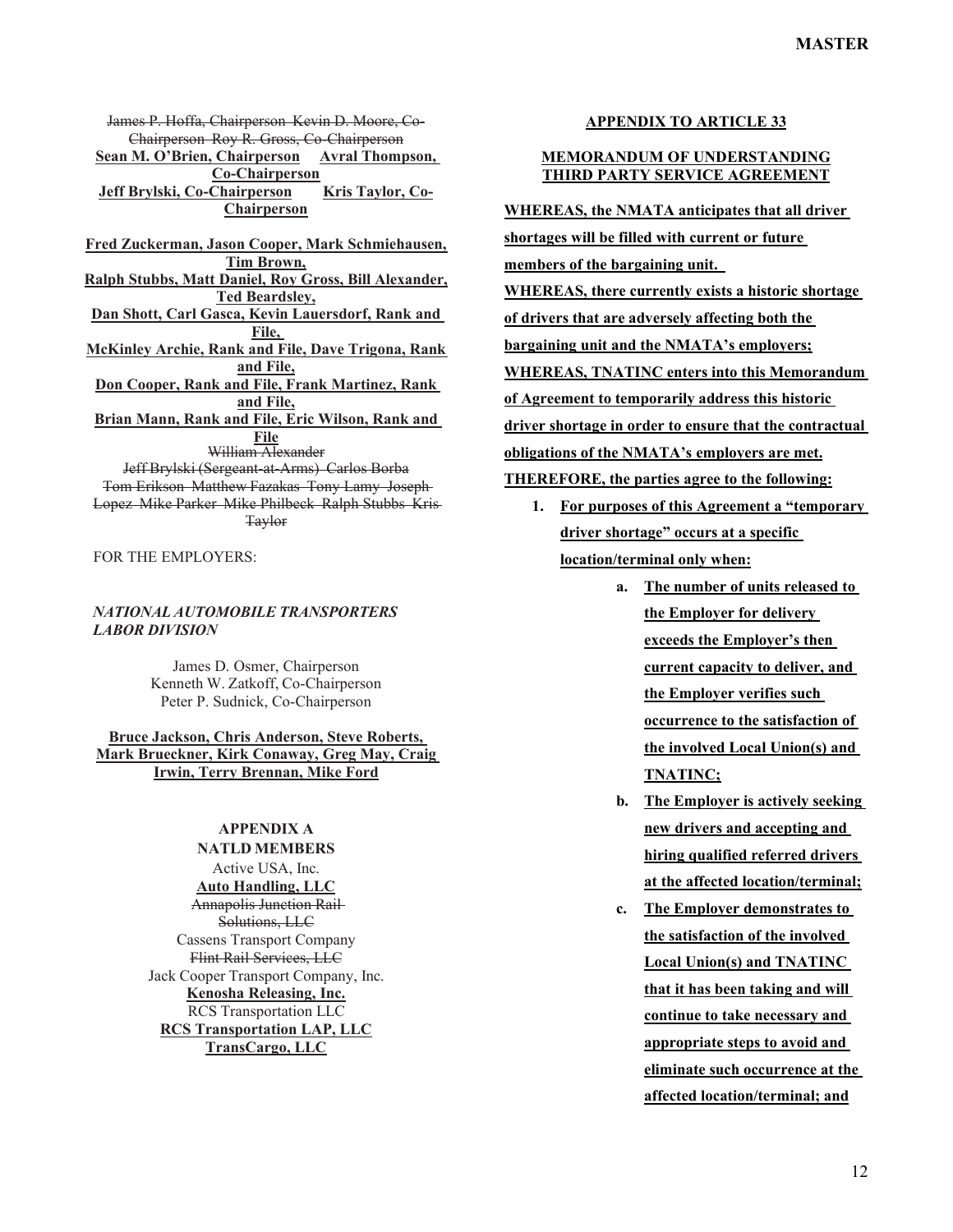- **d. No bargaining unit driver is on layoff for the Employer, provided however, that a bargaining unit driver shall not be considered on layoff for purposes of this Agreement if they decline recall.**
- **2. In the event of a temporary driver shortage as defined in Paragraph 1, above, the affected Local Union and Employer shall jointly request that TNATINC temporarily approve the use of temporary Third Party Service (TPS) pursuant to the following conditions:**
	- **a. The number of active drivers will be identified by the Local Union and Employer at that location/terminal for the purpose of determining whether the Employer is actively addressing the temporary driver shortage under this Agreement;**
	- **b. The use of TPS will not result in a loss of earnings for the bargaining unit personnel where such TPS is used;**
	- **c. Prior to the dispatch of any affected loads, the Employer, Local Union and TNATINC shall discuss (1) the reasons for such occurrence; (2) the anticipated duration of the occurrence; (3) the actions being taken, and which will be taken, to mitigate the harm to bargaining unit personnel, including protection of backhaul rights; and (4) all other pertinent matters raised by the Local Union or TNATINC regarding such occurrence;**
- **d. If Article 22 rates are in effect at the location/terminal where TPS is to be used, those Article 22 rates and u nderlying agreements must be cancelled unless specifically agreed to by the affected Local Union;**
- **e. After exhausting its recall list and prior to using TPS, the Employer shall notify all NMATA signatory employers and offer them the opportunity pull the TPS loads in accordance with all the terms of the NMATA and its Supplements. If no NMATA signatory employer accepts such offer, then the Employer shall have the right to secure TPS in accordance with the conditions set forth herein.**
- **f. In all cases, the Employer shall ensure that TPS is made available only to contractors who agree to a non-compete agreement with the Employer;**
- **g. In all cases, TPS usage must be engineered to the fullest extent possible to maximize the use of bargaining unit employees and to allow bargaining unit employees to perform preferential runs and maximize their earning opportunity, including the protection of their backhaul rights.**
- **h. While TPS under this Agreement is being used, the Employer shall pay into a separate account maintained in trust and for the benefit of TNATINC and the NMATA bargaining unit:**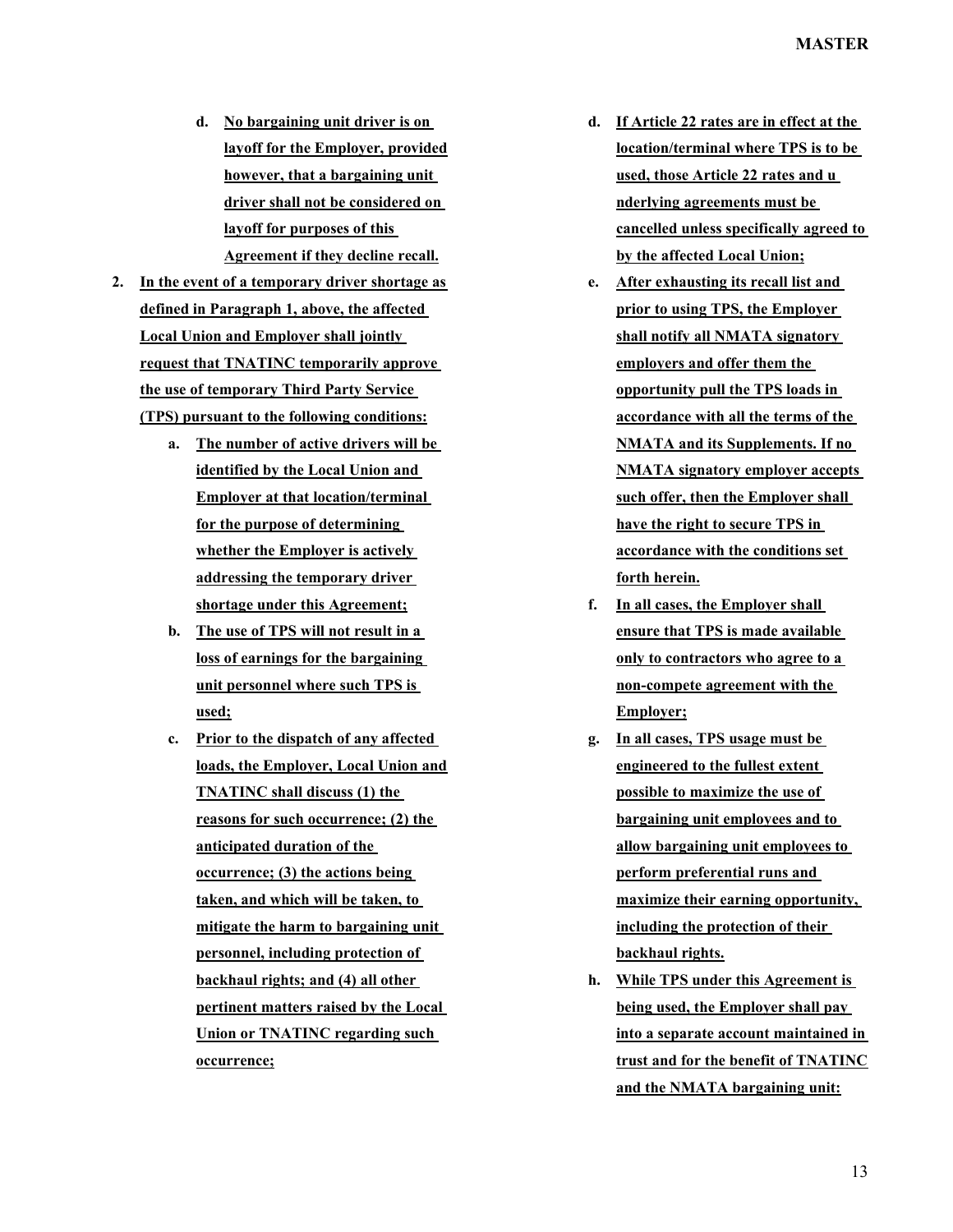- **i. A TPS Mitigation Fee equal to \$5.00 per unit hauled by a TPS contractor; and**
- **ii. A Labor Cost Differential equal to the difference between the Employer's total labor cost of delivering a TPS load had it delivered the load and the actual total labor cost incurred by the TPS contractor.**
- **i. The Employer shall report in writing no less frequently than thirty days to each Local Union affected and to TNATINC the number of units and loads tendered to TPS contractors. The Employer's monthly report shall also include the TPS contractor's name (including DOT number), origin, destination, load number, number of units, the time the load leaves the Employer's yard and the arrival time, the total labor cost incurred by the TPS contractor in hauling each load, as well as the number of active drivers at the affected location/terminal.**
- **3. The right to utilize this Agreement shall cease when the conditions of the temporary driver shortage no longer exists.**

**This Agreement shall remain in effect for six (6) months and may be modified and or extended upon mutual consent of the Employer, involved Local Union(s) and TNATINC, provided, however that IN ITS SOLE DISCRETION, TNATINC MAY LIMIT OR DISCONTINUE THE USE OF TPS IN ALL OR ANY GEOGRAPHIC AREA(S) WHERE IT DEEMS APPROPRIATE UPON SEVEN DAYS' WRITTEN NOTICE TO THE EMPLOYER.**

## **WORK PRESERVATION AGREEMENT FOR SIGNATORY EMPLOYERS**

This Work Preservation Agreement (the "Agreement") is made and entered into in accordance with Section 301 of the Labor Management Relations Act, 29 U.S.C. §185, by and among the undersigned employer party to the 2015- 2021 **2022-2025** National Master Automobile Transporters Agreement (the "NMATA") as identified in Article 1, Section 1 of the NMATA and/or applicable Supplemental Agreements (hereinafter referred to as "Employer"), and the undersigned Local Unions affiliated with the International Brotherhood of Teamsters that are parties to the NMATA as identified in Article 1, Section 2 of the NMATA and the Teamsters National Automobile Transporters Industry Negotiating Committee ("TNATINC") (hereinafter collectively referred to as "Union").

1. Union and Employer enter into this Work Preservation Agreement for the purpose of protecting and preserving Carhaul Work for the Employer's bargaining unit employees, eliminating contracting and double breasting practices under which Parent or Employer permit persons other than Employer's bargaining unit employees to perform Carhaul Work, and preventing any scheme or subterfuge to avoid the protection and preservation of Carhaul Work under this Agreement.

2. Employer agrees that it shall not undertake to, nor permit any Controlled Affiliate (including freight broker companies) to, subcontract, transfer, lease, divert, contract, assign or convey, in full or in part, any Carhaul Work to any Controlled Affiliate, plant, business, person or nonunit employees other than Employer, or to any other mode of operation, except as explicitly and specifically provided for and permitted in the NMATA and/or applicable Supplemental Agreements.

3. Employer agrees that it shall not permit any Controlled Affiliate other than Employer to perform any Carhaul Work and that no Carhaul Work shall be performed by any Controlled Affiliate other than Employer, except as permitted herein.

4. (a) Employer agrees that it will not engage in any scheme, transaction, restructuring or reorganization that permits it or any Controlled Affiliate either to evade the protection of Carhaul Work for Employer's bargaining unit employees under this Agreement or to perform or assign or to permit the performance or assignment of any Carhaul Work outside the terms and conditions of this Agreement, the NMATA and applicable Supplemental Agreements, except as permitted herein.

(b) Employer or Controlled Affiliate may acquire and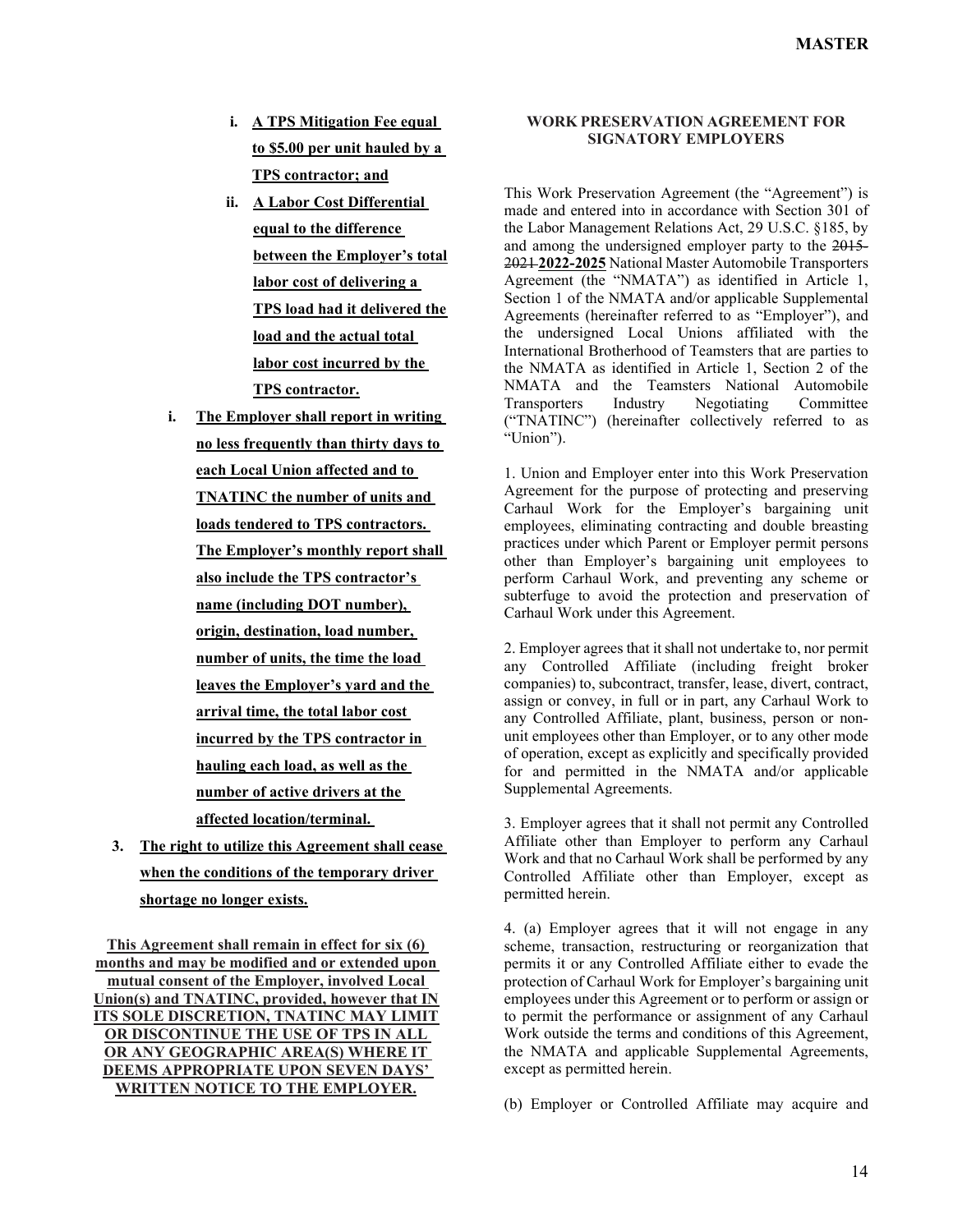operate an entity not currently covered by the NMATA that performs Carhaul Work subject to terms and conditions that are acceptable to TNATINC. The Employer shall give written notification to the Union within fifteen (15) working days of the effective date of any acquisition (i.e. majority interest) by the Employer of any entity engaged in Carhaul Work as defined in Paragraph 10 (a) of this Work Preservation Agreement.

5. Employer and Union waive any and all rights to assert that this Agreement or Article 33 of the NMATA violates any law or legal principle. Neither party will bring any legal challenge or action of any form concerning the validity of this Agreement or Article 33 of the NMATA, nor permit any Controlled Affiliate to bring any such legal action, nor voluntarily provide any support to any person or entity that brings any such legal action; provided, however, that nothing in this paragraph 5 shall be construed to prohibit Union, Employer or any Controlled Affiliate from responding to a properly issued subpoena or similar legal process.

6. In the event that any provision of this Agreement or Article 33 of the NMATA is voided, invalidated or enjoined by a final decision of any court or government agency, then (a) the parties intend and agree that this Agreement shall be construed to provide the Union and the Employer's bargaining unit employees with the broadest permissible work preservation protection against subcontracting and double breasting practices consistent with governing law, and (b) Union and Employer shall each have the option to reopen collective bargaining negotiations over the NMATA, any Supplemental Agreement and/or this Agreement, in whole or in part, notwithstanding the duration clause contained in Article 35 of the NMATA.

7. All grievances or disputes concerning the interpretation or application of this Agreement shall be resolved in final and binding arbitration before the Board of Arbitration established in Article 33, Section 3 of the NMATA and pursuant to the procedure described in Article 33, Section 3 of the NMATA.

8. In the event Union submits a grievance involving Employer under the expedited arbitration procedure established in Article 33, Section 3, Employer and Union shall provide all information, documents or materials that are relevant in any way to the Union's grievance within fifteen (15) days of the receipt of any written request for such information, documents or materials by the Union or Employer. If, and to the extent that, the Employer or the Union fails or refuses to comply with this request for information, for any reason, the Employer or the Union may request a subpoena duces tecum from the majority of the Board of Arbitration requiring that the information be produced by the Employer or the Union or any other entity

or person. If, and to the extent that the subpoenaed party fails or refuses to comply with a subpoena issued by the majority of the Board of Arbitration, the Union or the Employer may seek enforcement of the subpoena in federal court pursuant to Section 301 of the Labor-Management Relations Act of 1947, as amended. If, and to the extent Employer or Union fails to comply with this provision for any reason, the Union or Employer may argue that the Board of Arbitration should draw an adverse inference against Employer or Union concerning the subject matter of the information that Employer or Union has failed to provide to Union or Employer within fifteen (15) days.

**9. For purposes of this Agreement a "Successor Transaction" includes acquisitions, agreement of sale, stock sales. exchanges, mergers, consolidations, spinoffs, and all other methods by which a change in control of the business will occur, or the business is transferred or assigned whereby an entire operation, or a portion thereof, is sold, leased, transferred, or taken over by sale, transfer lease assignment, receivership or bankruptcy proceedings.**

The Employer's obligations under this the NMATA, **including the Work Preservation Agreement for Signatory Employers, all Supplements thereto, and the 2022-2025 Work Preservation** Agreement shall be binding upon its successors, administrators, executors and assigns. **In the event of a Successor Transaction, the operation shall continue to be subject to the terms and conditions of the NMATA and this Agreement for the life thereof.**

The Employer agrees that the obligations of this Agreement shall be included in any agreement of sale, transfer or assignment of the business. In the event an entire operation or a portion thereof is sold, leased, transferred or taken over by sale, transfer, lease, assignment, receivership or bankruptcy proceedings, such operation shall continue to be subject to the terms and conditions of this Agreement for the life thereof. Transactions covered by this provision include stock sales or exchanges, mergers, consolidation or spinoffs or any other method by which business is transferred.

**In the event of a Successor Transaction, the Employer, and if applicable Parent, Sub-Ultimate Parent(s), and Ultimate Parent agree(s) that the obligations of this Agreement shall be expressly included in the legal instrument by which a Successor Transaction is to be effectuated. Such instrument shall include a provision stating, as well as in a separate instrument addressed to the Union ("Assumption Agreement"), stating:** 

> **"Immediately upon effective date of this transaction and for the specific and intended benefit of the Union and the affected bargaining unit members**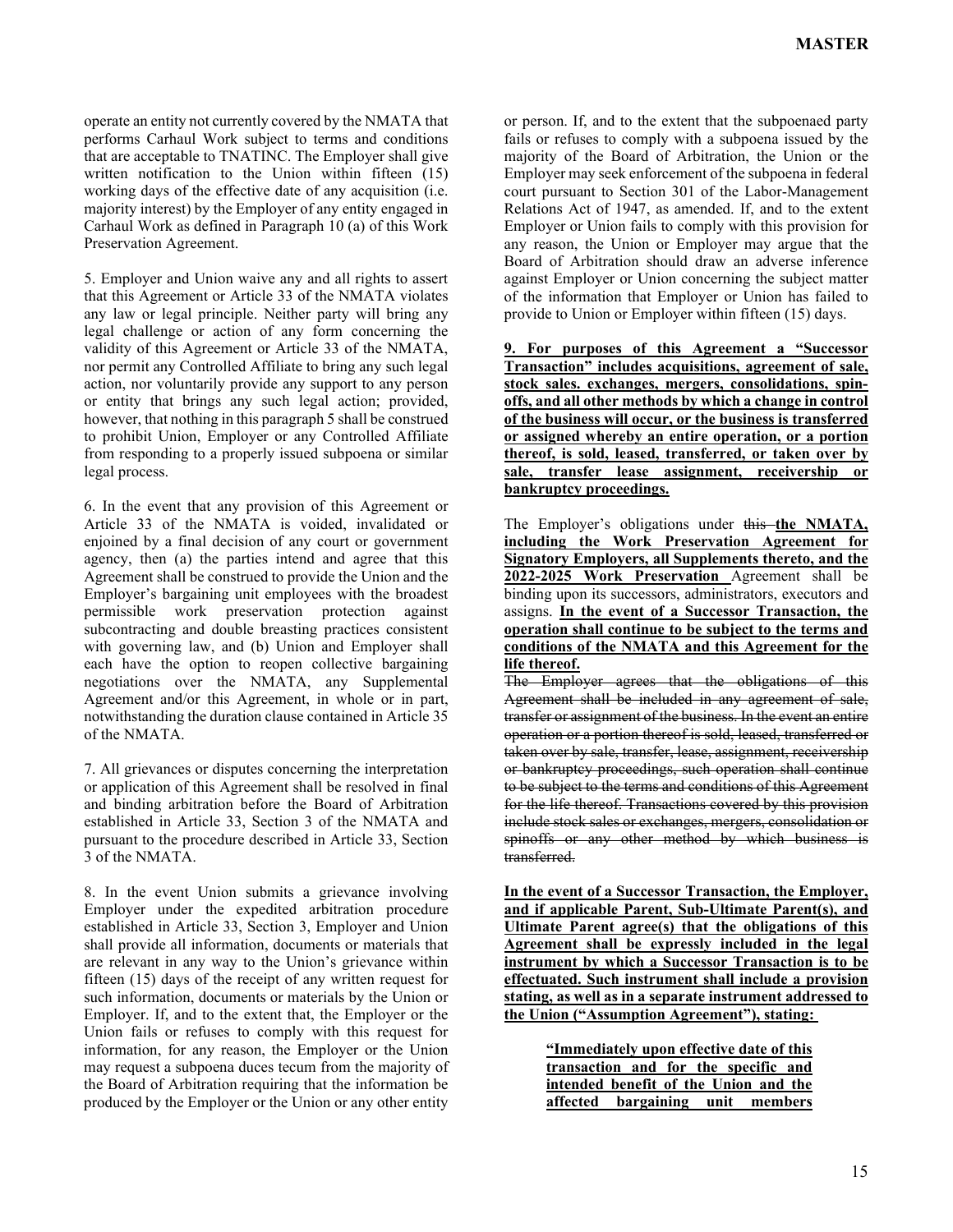**covered by the 2022-2025 NMATA and all Supplemental Agreements and Riders thereto, [Successor] is the direct or indirect successor-in-interest of [Employer] and it or its related operating entity that performs Carhaul Work as that term is defined in the NMATA and the Work Preservation Agreement for Signatory Employers shall assume and be bound by the NMATA, including the Work Preservation Agreement for Signatory Employers and the 2022-2025 Work Preservation Agreement, as well as all Supplemental Agreements. Additionally, Successor and all its Controlled Affiliates, as that is defined in the NMATA and the Work Preservation Agreement for Signatory Employers, shall also sign and be bound by that agreement and the 2022-2025 Work Preservation Agreement."**

**The Employer shall give notice of the existence of this Agreement to any purchaser, transferee, lessee, assignee or other entity involved in a Successor Transaction by which the operations covered by this NMATA and this Agreement may be transferred. Such notice shall be in writing, with a copy to the Union, at the time the seller, transferor or lessor makes the potential Successor Transaction negotiation known to the public or executes a contract to enter into such Successor Transaction negotiation, whichever occur first. The Union shall also be advised of the exact nature of the transaction, not including financial details.**

**The Employer, and if applicable, Parent, Sub-Ultimate Parent(s) and Ultimate Parent agree that as soon as possible following successful completion of the abovereferenced Successor Transaction negotiation and no later than seven (7) business days prior to the closing of such Successor Transaction, the Employer, and if applicable Parent, Sub-Ultimate Parent(s) and Ultimate Parent shall provide the Union with a fully executed and legally-binding Assumption Agreement,**

In the event the Employer fails to require the purchaser, the transferee or lessee to agree to assume the obligations of **the NMATA and** this Agreement, the Employer (including partners thereof) shall be liable to the Local Union and to the employees covered for all damages sustained as a result of such failure to require assumption of the terms of this Agreement, until its expiration date, but shall not be liable after the purchaser, the transferee or lessee has agreed to assume the obligations of this Agreement. **Additionally, the no-strike obligations of the Union set forth in Article 7 of the NMATA shall be** 

**suspended and not be in force or effect if the Employer, and if applicable Parent, Sub-Ultimate, Ultimate Parent, or any of them, fail(s) to provide the required notices, including the Assumption Agreement, required herein.**

The Employer shall give notice of the existence of this Agreement to any purchaser, transferee, lessee, assignee or other entity involved in the sale, merger, consolidation, acquisition, transfer, spin-off, lease or other transaction by which the operations covered by this Agreement may be transferred.

Such notice shall be in writing, with a copy to the Union, at the time the seller, transferor or lessor makes the purchase and sale negotiation known to the public or executes a contract or transaction as herein described, whichever first occurs. The Union shall also be advised of the exact nature of the transaction, not including financial details.

**Except as specifically set forth herein, t** This section shall not impose any independent obligations under the NMATA, its supplements or this Agreement on any holding company that owns or controls Parent.

10. The following definitions shall apply to certain of the capitalized terms in this Agreement:

a. *Carhaul Work*. The term "Carhaul Work" means and includes any and all present work and future work opportunities of the kind, nature and type currently, historically or traditionally performed by the Employer's bargaining unit employees in connection with the over-theroad transportation of motor vehicles, including without limitation the transportation of motor vehicles to or from automobile dealers, manufacturers, plants, railheads, ports or staging yards; associated loading and unloading work; associated shuttle work and releasing work; associated maintenance work and yard work; and any other work of the type performed by any employee classification covered by the NMATA and/or applicable Supplemental Agreements. The parties agree and confirm that "Carhaul Work" is not limited to the specific work assignments presently, historically and hereafter performed by the Employer's bargaining unit employees but also includes any and all future work opportunities that are identical or similar in nature to such work and that the Employer's bargaining unit employees have the necessary skills and ability to perform.

b. *Controlled Affiliate*. Any person or entity shall be deemed to be a "Controlled Affiliate" of Employer if Employer, whether directly or indirectly through common ownership or common management owns a majority ownership or majority voting interest in such entity and (i)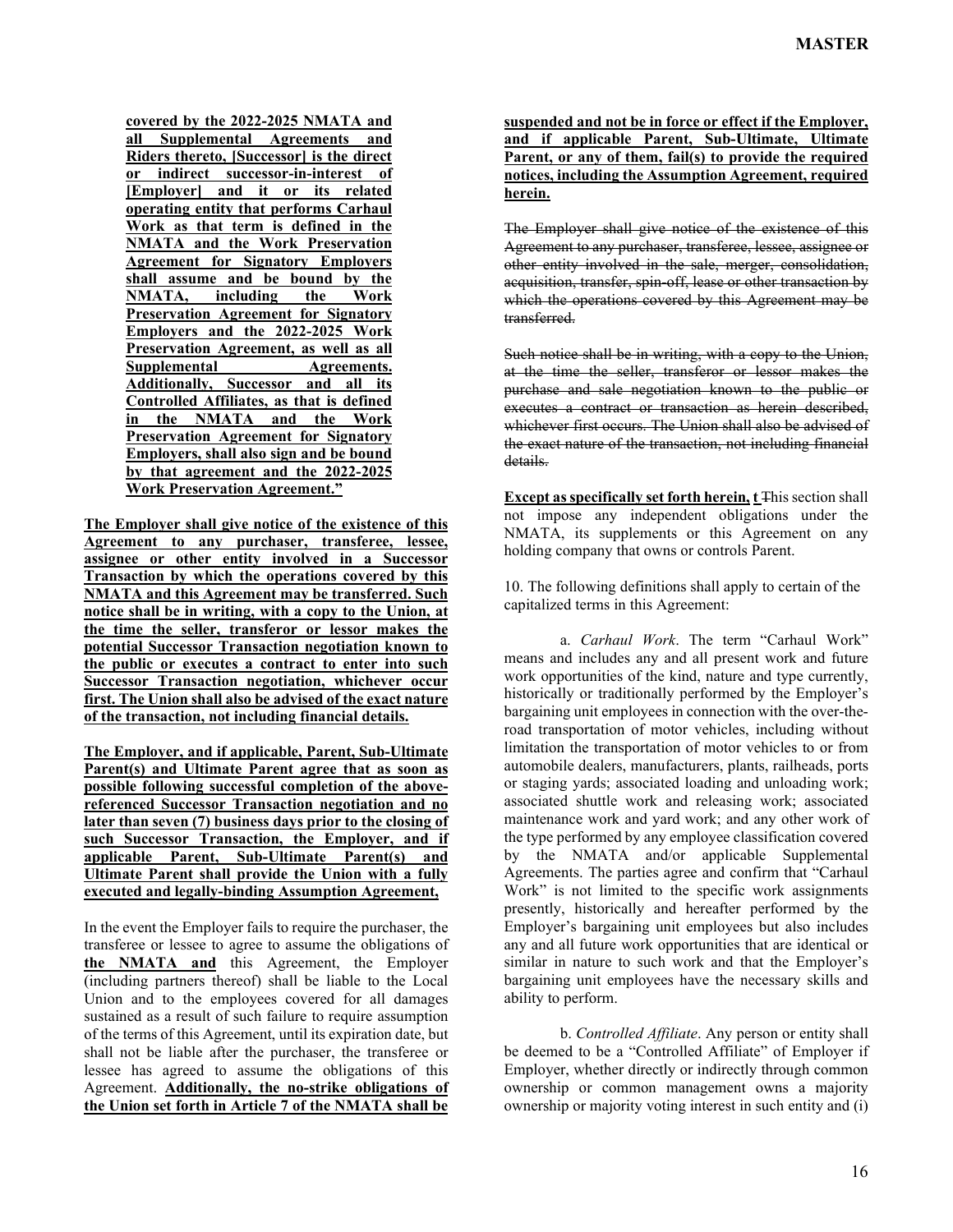maintains the power, right or authority to control, manage or direct such entity's day-to-day operations, or (ii) maintains the power, right or authority to assign, or direct the assignment, or veto or block the assignment of Carhaul Work to such entity, or to prevent such entity from performing Carhaul Work.

11. The rights and obligations created under this Agreement shall be in addition to those created under Article 33 of the NMATA. This Agreement shall be incorporated into and printed with the NMATA.

12. This Agreement shall remain in full force and effect concurrently with the NMATA and shall not be altered, amended, canceled or terminated by Employer, except as provided for in Article 35 of the NMATA.

| By:    |  |
|--------|--|
| Its:   |  |
| Dated: |  |

| <b>TEAMSTERS NATIONAL AUTOMOBILE</b> |
|--------------------------------------|
| <b>TRANSPORTERS</b>                  |
| INDUSTRY NEGOTIATING COMMITTEE       |
| (TNATINC),                           |
| on behalf of itself and LOCAL UNIONS |
| affiliated with the International    |
| <b>Brotherhood of Teamsters</b>      |
| By:__                                |
| lts:                                 |
| Dated:                               |

## **ACTIVE TRUCK TRANSPORT, L.L.C. WORK PRESERVATION AGREEMENT**

This Work Preservation Agreement (the "Agreement") is made and entered into in accordance with Section 301 of the Labor Management Relations Act, 29 U.S.C. §185, by and among (1) the undersigned employer parties to the **2022-2025** 2015-2021 National Master Automobile Transporters Agreement (the "NMATA") as identified in Article 1, Section 1 of the NMATA and/or applicable Supplemental Agreements (hereinafter referred to as "Employer"), (2) Active Truck Transport, L.L.C. parent to Active USA, Inc. (hereinafter referred to as "Parent"), and (3) the undersigned Local Unions affiliated with the International Brotherhood of Teamsters that are parties to the NMATA as identified in Article 1, Section 2 of the NMATA and the Teamsters National Automobile Transporters Industry Negotiating Committee ("TNATINC") (hereinafter collectively referred to as "Union").

1. Parent, Union and Employer enter into this Work Preservation Agreement for the purpose of protecting and preserving Carhaul Work for the Employer's bargaining unit employees, eliminating contracting and doublebreasting practices under which Parent or Employer permit persons other than Employer's bargaining unit employees to perform Carhaul Work, and preventing any scheme or subterfuge to avoid the protection and preservation of Carhaul Work under this Agreement.

2. Parent and Employer agree that neither Parent nor Employer shall undertake to, or permit any Controlled Affiliate (including freight broker companies) to subcontract, transfer, lease, divert, contract, assign or convey, in full or in part, any Carhaul Work to any Controlled Affiliate, plant, business, person or non-unit employees other than Employer, or to any other mode of operation, except as explicitly and specifically provided for and permitted in the NMATA and/or applicable Supplemental Agreements.

3. Parent and Employer agree that neither Parent nor Employer shall permit any Controlled Affiliate other than Employer to perform any Carhaul Work and that no Carhaul Work shall be performed by any Controlled Affiliate other than Employer, except as permitted herein.

4. (a) Parent and Employer agree that they will not engage in any scheme, transaction, restructuring or reorganization that permits Parent, Employer or any Controlled Affiliate either to evade the protection of Carhaul Work for Employer's bargaining unit employees under this Agreement or to perform or assign or to permit the performance or assignment of any Carhaul Work outside the terms and conditions of this Agreement, the NMATA and applicable Supplemental Agreements, except as permitted herein.

(b) Parent or Employer may acquire and operate an entity not currently covered by the NMATA that performs Carhaul Work subject to terms and conditions that are acceptable to TNATINC. The Parent and/or Employer shall give written notification to the Union within fifteen (15) working days of the effective date of any acquisition (i.e. majority interest) by the Parent or Employer of any entity engaged in Carhaul Work as defined in Paragraph 10 (a) of this Work Preservation Agreement.

5. Parent, Employer and Union agree that they waive any and all rights to assert that this Agreement or Article 33 of the NMATA violates any law or legal principle and that they will not bring any legal challenge or action of any form concerning the validity of this Agreement or Article 33 of the NMATA, permit any Controlled Affiliate to bring any such legal action, or voluntarily provide any support to any person or entity that brings any such legal action;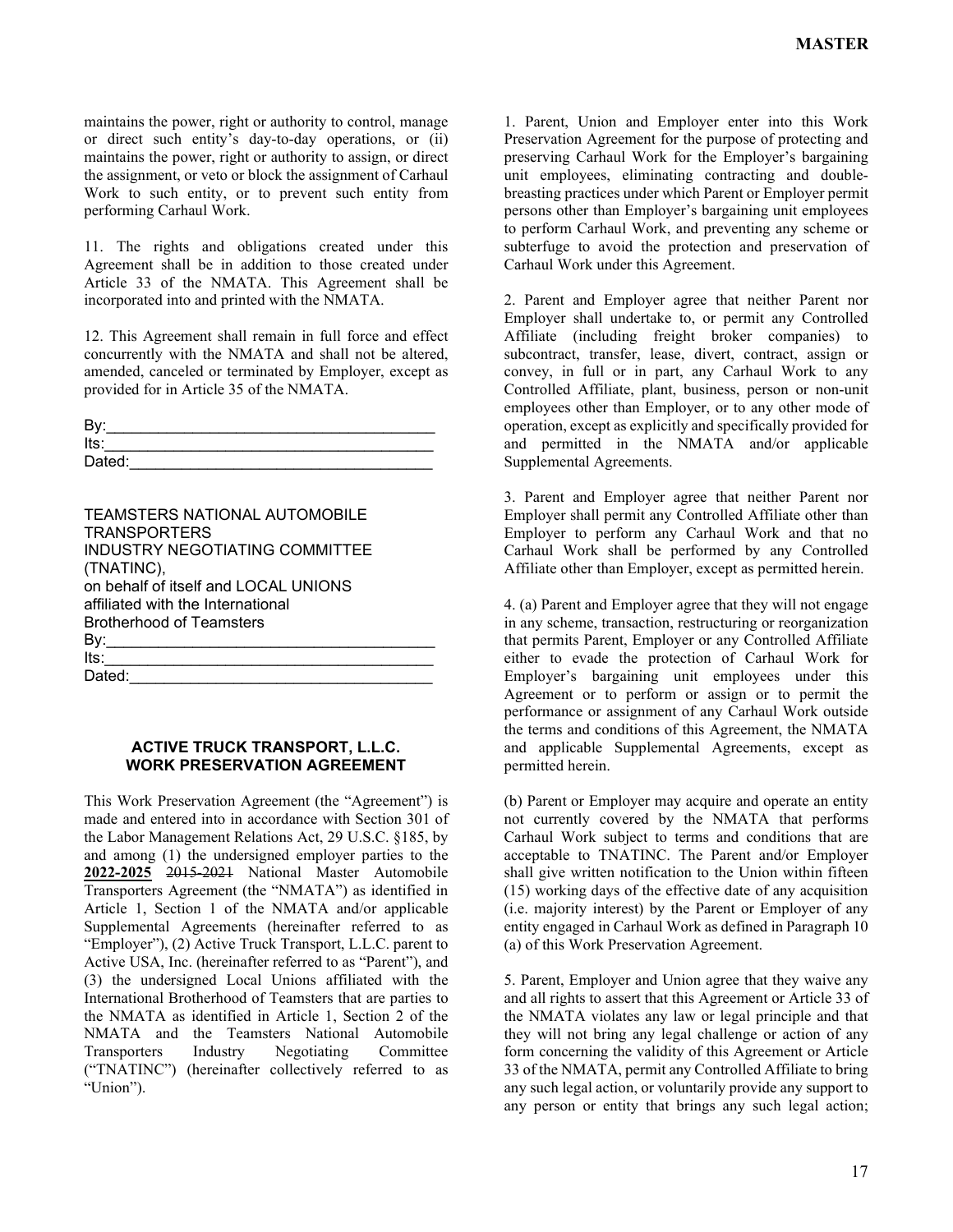provided, however, that nothing in this paragraph 5 shall be construed to prohibit Union, Parent, Employer or any Controlled Affiliate from responding to a properly issued subpoena or similar legal process.

6. In the event that any provision of this Agreement or Article 33 of the NMATA is voided, invalidated or enjoined by a final decision of any court or government agency, then (a) the parties intend and agree that this Agreement shall be construed to provide the Union and the Employer's bargaining unit employees with the broadest permissible work preservation protection against subcontracting and double-breasting practices consistent with governing law, and (b) Union and Employer shall each have the option to reopen collective bargaining negotiations over the NMATA, any Supplemental Agreement and/or this Agreement, in whole or in part, notwithstanding the duration clause contained in Article 35 of the NMATA.

7. Parent agrees that all grievances or disputes concerning the interpretation or application of this Agreement shall be resolved in final and binding arbitration before the Board of Arbitration established in Article 33, Section 3 of the NMATA and pursuant to the procedure described in Article 33, Section 3 of the NMATA. Parent hereby expressly agrees to voluntarily submit to and be fully bound by the expedited arbitration and information exchange procedures established in Article 33, Sections 3 and 4 of the NMATA in all respects as if every reference to the term "Employer" in those Sections also expressly refers to, includes and binds Parent. However, it is understood and agreed that Parent is not a signatory to the NMATA or any of its various supplements and is not, solely by virtue of this Agreement, single or joint employer with the signatory Employer(s).

8. In the event Union submits a grievance involving Parent and/or Employer under the expedited arbitration procedure established in Article 33, Section 3, Parent and Employer and Union shall provide all information, documents or materials that are relevant in any way to the Union's grievance within fifteen (15) days of the receipt of any written request for such information, documents or materials by the Union, Parent, or Employer. If, and to the extent that, the Parent, the Employer or the Union fails or refuses to comply with this request for information, for any reason, the Parent, the Employer or the Union may request a subpoena duces tecum from the majority of the Board of Arbitration requiring that the information be produced by the Parent, the Employer or the Union or any other entity or person. If, and to the extent that the subpoenaed party fails or refuses to comply with a subpoena issued by the majority of the Board of Arbitration, the Union, the Parent or the Employer may seek enforcement of the subpoena in federal court pursuant to Section 301 of the Labor-

Management Relations Act of 1947, as amended. If, and to the extent Parent, Employer or Union fails to comply with this provision for any reason, the Union, Parent or Employer may argue that the Board of Arbitration should draw an adverse inference against Parent, Employer or Union concerning the subject matter of the information that Parent, Employer or Union has failed to provide to Union, Parent or Employer within fifteen (15) days.

9. The Parent and Employer's obligations under this Agreement shall be binding upon its successors, administrators, executors and assigns. The Parent and Employer agree that the obligations of this Agreement shall be included in the agreement of sale, transfer or assignment of the business. In the event an entire operation or a portion thereof is sold, leased, transferred or taken over by sale, transfer, lease, assignment, receivership or bankruptcy proceedings, such operation shall continue to be subject to the terms and conditions of this Agreement for the life thereof. Transactions covered by this provision include stock sales or exchanges, mergers, consolidation or spinoffs or any other method by which business is transferred. In the event the Parent or Employer fails to require the purchaser, the transferee or lessee to agree to assume the obligations of this Agreement, the Parent or Employer (including partners thereof) shall be liable to the Local Union and to the employees covered for all damages sustained as a result of such failure to require assumption of the terms of this Agreement, until its expiration date, but shall not be liable after the purchaser, the transferee or lessee has agreed to assume the obligations of this Agreement.

The Parent or Employer shall give notice of the existence of this Agreement to any purchaser, transferee, lessee, assignee or other entity involved in the sale, merger, consolidation, acquisition, transfer, spin-off, lease or other transaction by which the operations covered by this Agreement may be transferred.

Such notice shall be in writing, with a copy to the Union, at the time the seller, transferor or lessor makes the purchase and sale negotiation known to the public or executes a contract or transaction as herein described whichever first occurs. The Union shall also be advised of the exact nature of the transaction, not including financial details.

This section shall not impose any independent obligations under the NMATA, its supplements or this Agreement on any holding company that owns or controls Parent.

10. The following definitions shall apply to certain of the capitalized terms in this Agreement: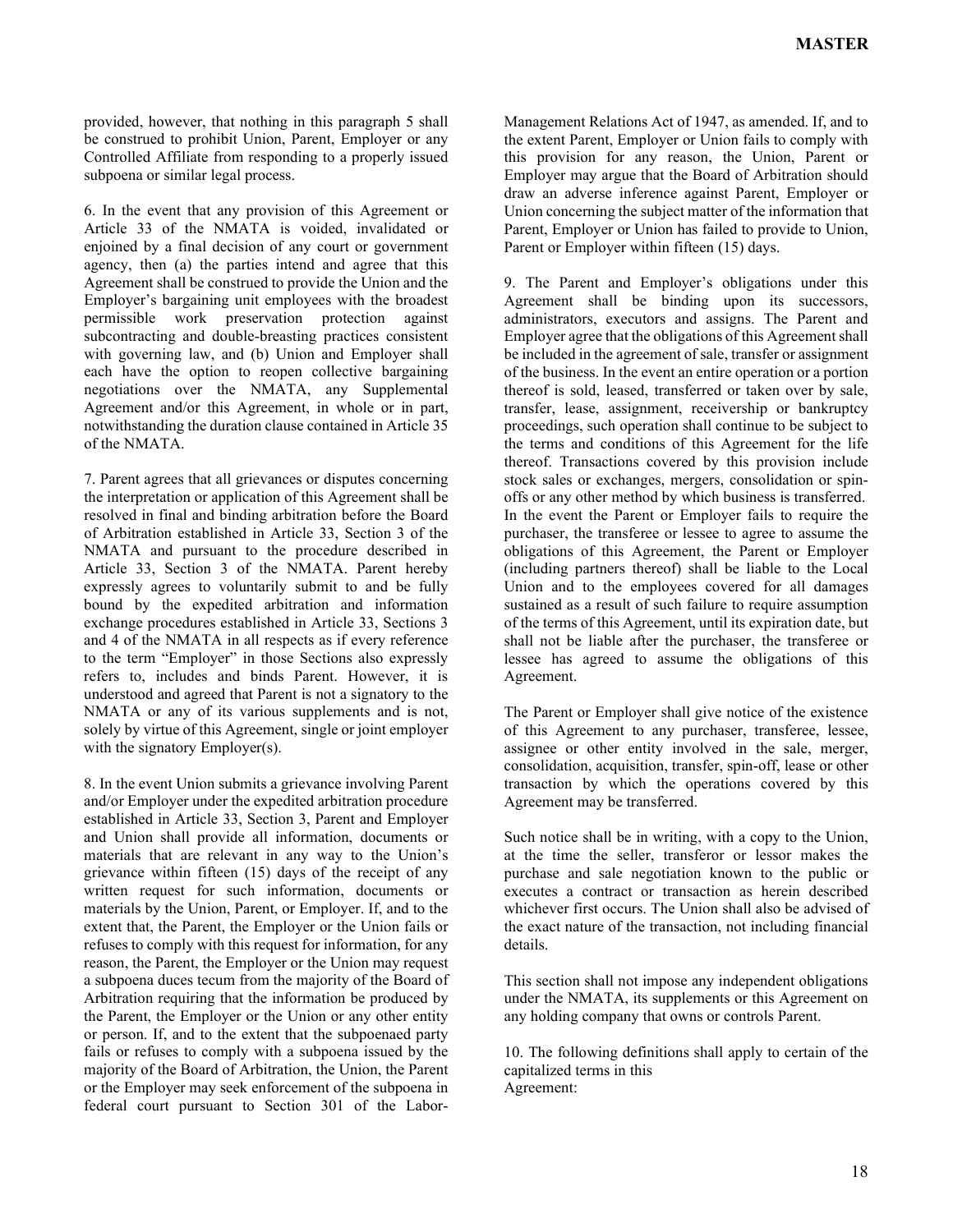*a. Carhaul Work*. The term "Carhaul Work" means and includes any and all present work and future work opportunities of the kind, nature and type currently, historically or traditionally performed by the Employer's bargaining unit employees in connection with the over-theroad transportation of motor vehicles, including without limitation the transportation of motor vehicles to or from automobile dealers, manufacturers, plants, railheads, ports or staging yards; associated loading and unloading work; associated shuttle work and releasing work; associated maintenance work and yard work; and any other work of the type performed by any employee classification covered by the NMATA and/or applicable Supplemental Agreements. The parties agree and confirm that "Carhaul Work" is not limited to the specific work assignments presently, historically and hereafter performed by the Employer's bargaining unit employees but also includes any and all future work opportunities that are identical or similar in nature to such work and that the Employer's bargaining unit employees have the necessary skills and ability to perform.

b. *Controlled Affiliate*. Any person or entity shall be deemed to be a "Controlled Affiliate" of Parent and/or Employer if Parent or Employer, whether directly or indirectly through common ownership or common management owns a majority ownership or majority voting interest in such entity and (i) maintains the power, right or authority to control, manage or direct such entity's day-today operations, or (ii) maintains the power, right or authority to assign, or direct the assignment, or veto or block the assignment of Carhaul Work to such entity, or to prevent such entity from performing Carhaul Work.

11. The rights and obligations created under this Agreement shall be in addition to those created under Article 33 of the NMATA. This Agreement shall be incorporated into and printed with the NMATA.

12. This Agreement shall remain in full force and effect concurrently with the NMATA and shall not be altered, amended, canceled or terminated by either Parent or Employer, except as provided for in Article 35 of the NMATA.

| For the Parent:                |  |
|--------------------------------|--|
| ACTIVE TRUCK TRANSPORT, L.L.C. |  |
| By:                            |  |
| Its:                           |  |
| Dated:                         |  |

For the Employer:

ACTIVE USA, INC.

| By:    |  |  |  |
|--------|--|--|--|
| Its:   |  |  |  |
| Dated: |  |  |  |

For the Union:

## **CASSENS CORPORATION WORK PRESERVATION AGREEMENT**

This Work Preservation Agreement (the "Agreement") is made and entered into in accordance with Section 301 of the Labor Management Relations Act, 29 U.S.C. §185, by and among (1) the undersigned employer party to the **2022- 2025** 2015-2021 National Master Automobile Transporters Agreement (the "NMATA") as identified in Article 1, Section 1 of the NMATA and/or applicable Supplemental Agreements (hereinafter referred to as "Employer"), (2) the Employer's corporate parent Cassens Corporation (hereinafter referred to as "Parent"), and (3) the undersigned Local Unions affiliated with the International Brotherhood of Teamsters that are parties to the NMATA as identified in Article 1, Section 2 of the NMATA and the Teamsters National Automobile Transporters Industry Negotiating Committee ("TNATINC") (hereinafter collectively referred to as "Union").

1. Parent, Union and Employer enter into this Work Preservation Agreement for the purpose of protecting and preserving Carhaul Work for the Employer's bargaining unit employees, eliminating contracting and doublebreasting practices under which Parent or Employer permit persons other than Employer's bargaining unit employees to perform Carhaul Work, and preventing any scheme or subterfuge to avoid the protection and preservation of Carhaul Work under this Agreement.

2. Parent and Employer agree that neither Parent nor Employer shall undertake to, or permit any Controlled Affiliate (including freight broker companies) to, subcontract, transfer, lease, divert, contract, assign or convey, in full or in part, any Carhaul Work to any Controlled Affiliate, plant, business, person or non-unit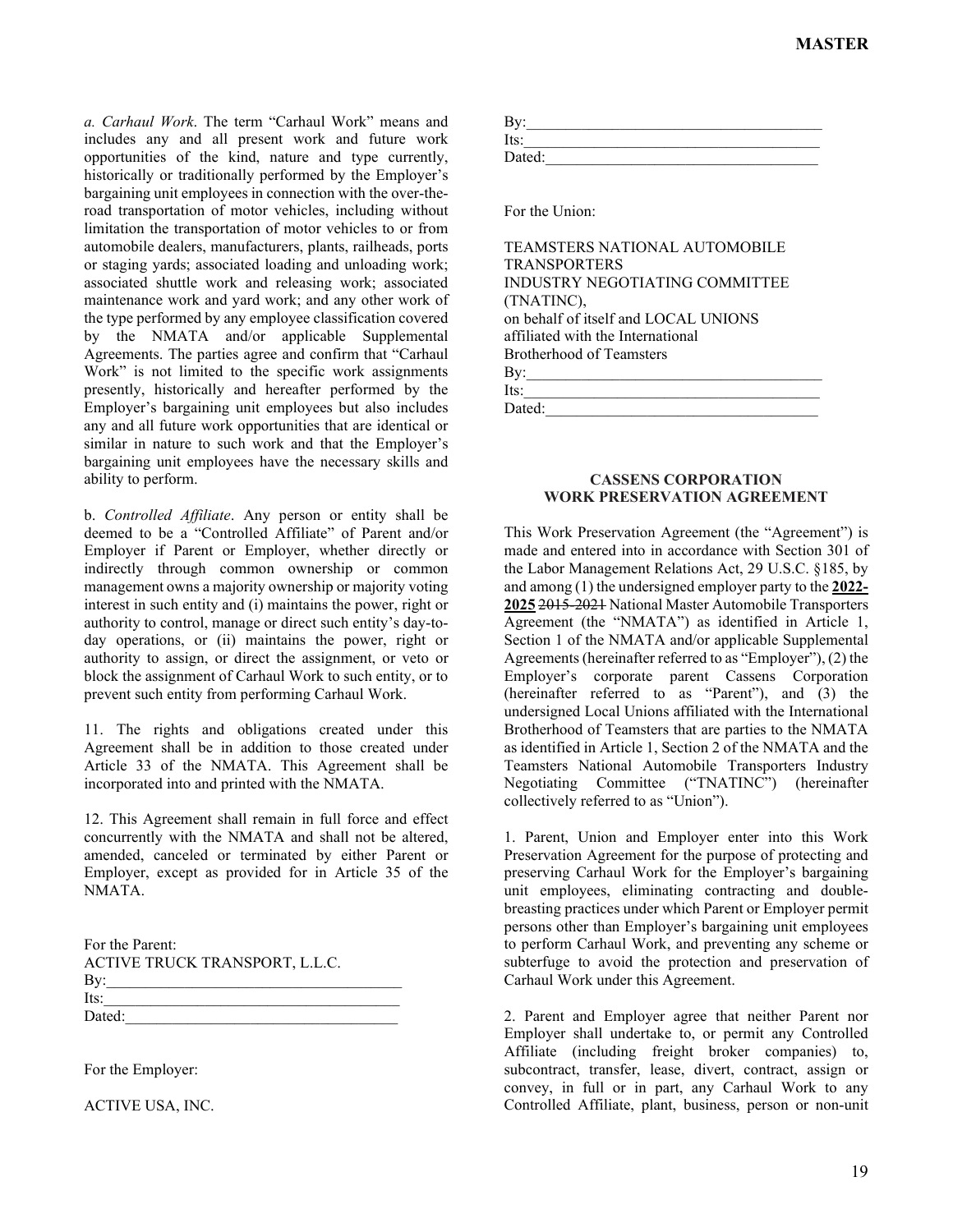employees other than Employer, or to any other mode of operation, except as explicitly and specifically provided for and permitted in the NMATA and/or applicable Supplemental Agreements.

3. Parent and Employer agree that neither Parent nor Employer shall permit any Controlled Affiliate other than Employer to perform any Carhaul Work and that no Carhaul Work shall be performed by any Controlled Affiliate other than Employer, except as permitted herein.

4. (a) Parent and Employer agree that they will not engage in any scheme, transaction, restructuring or reorganization that permits Parent, Employer or any Controlled Affiliate either to evade the protection of Carhaul Work for Employer's bargaining unit employees under this Agreement or to perform or assign or to permit the performance or assignment of any Carhaul Work outside the terms and conditions of this Agreement, the NMATA and applicable Supplemental Agreements, except as permitted herein.

(b) Parent or Employer may acquire and operate an entity not currently covered by the NMATA that performs Carhaul Work subject to terms and conditions that are acceptable to TNATINC. The Parent and/or Employer shall give written notification to the Union within fifteen (15) working days of the effective date of any acquisition (i.e. majority interest) by the Parent or Employer of any entity engaged in Carhaul Work as defined in Paragraph 10 (a) of this Work Preservation Agreement.

5. Parent, Employer and Union agree that they waive any and all rights to assert that this Agreement or Article 33 of the NMATA violates any law or legal principle and that they will not bring any legal challenge or action of any form concerning the validity of this Agreement or Article 33 of the NMATA, permit any Controlled Affiliate to bring any such legal action, or voluntarily provide any support to any person or entity that brings any such legal action; provided, however, that nothing in this paragraph 5 shall be construed to prohibit Union, Parent, Employer or any Controlled Affiliate from responding to a properly issued subpoena or similar legal process.

6. In the event that any provision of this Agreement or Article 33 of the NMATA is voided, invalidated or enjoined by a final decision of any court or government agency, then (a) the parties intend and agree that this Agreement shall be construed to provide the Union and the Employer's bargaining unit employees with the broadest permissible work preservation protection against subcontracting and double-breasting practices consistent with governing law, and (b) Union and Employer shall each have the option to reopen collective bargaining negotiations over the NMATA, any Supplemental

Agreement and/or this Agreement, in whole or in part, notwithstanding the duration clause contained in Article 35 of the NMATA.

7. Parent agrees that all grievances or disputes concerning the interpretation or application of this Agreement shall be resolved in final and binding arbitration before the Board of Arbitration established in Article 33, Section 3 of the NMATA and pursuant to the procedure described in Article 33, Section 3 of the NMATA. Parent hereby expressly agrees to voluntarily submit to and be fully bound by the expedited arbitration and information exchange procedures established in Article 33, Sections 3 and 4 of the NMATA in all respects as if every reference to the term "Employer" in those Sections also expressly refers to, includes and binds Parent. However, it is understood and agreed that Parent is not a signatory to the NMATA or any of its various supplements and is not, solely by virtue of this Agreement, single or joint employer with the signatory Employer(s).

8. In the event Union submits a grievance involving Parent and/or Employer under the expedited arbitration procedure established in Article 33, Section 3, Parent and Employer and Union shall provide all information, documents or materials that are relevant in any way to the Union's grievance within fifteen (15) days of the receipt of any written request for such information, documents or materials by the Union, Parent, or Employer.

If, and to the extent that, the Parent, the Employer or the Union fails or refuses to comply with this request for information, for any reason, the Parent, the Employer or the Union may request a subpoena duces tecum from the majority of the Board of Arbitration requiring that the information be produced by the Parent, the Employer or the Union or any other entity or person. If, and to the extent that the subpoenaed party fails or refuses to comply with a subpoena issued by the majority of the Board of Arbitration, the Union, the Parent or the Employer may seek enforcement of the subpoena in federal court pursuant to Section 301 of the Labor-Management Relations Act of 1947, as amended. If, and to the extent Parent, Employer or Union fails to comply with this provision for any reason, the Union, Parent or Employer may argue that the Board of Arbitration should draw an adverse inference against Parent, Employer or Union concerning the subject matter of the information that Parent, Employer or Union has failed to provide to Union, Parent or Employer within fifteen (15) days.

9. The Parent and Employer's obligations under this Agreement shall be binding upon its successors, administrators, executors and assigns. The Parent and Employer agree that the obligations of this Agreement shall be included in the agreement of sale, transfer or assignment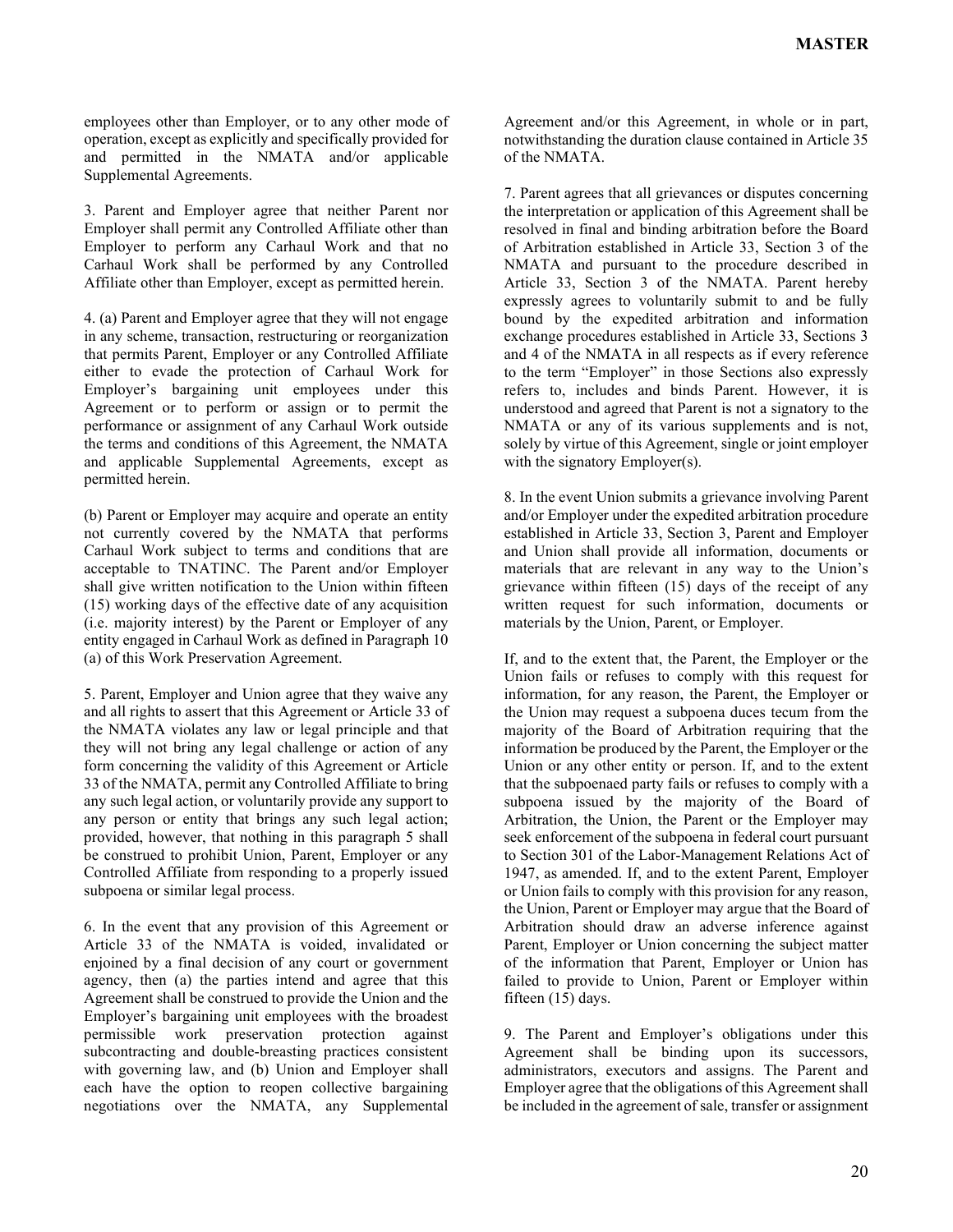of the business. In the event an entire operation or a portion thereof is sold, leased, transferred or taken over by sale, transfer, lease, assignment, receivership or bankruptcy proceedings, such operation shall continue to be subject to the terms and conditions of this Agreement for the life thereof. Transactions covered by this provision include stock sales or exchanges, mergers, consolidation or spinoffs or any other method by which business is transferred.

In the event the Parent or Employer fails to require the purchaser, the transferee or lessee to agree to assume the obligations of this Agreement, the Parent or Employer (including partners thereof) shall be liable to the Local Union and to the employees covered for all damages sustained as a result of such failure to require assumption of the terms of this Agreement, until its expiration date, but shall not be liable after the purchaser, the transferee or lessee has agreed to assume the obligations of this Agreement.

The Parent or Employer shall give notice of the existence of this Agreement to any purchaser, transferee, lessee, assignee or other entity involved in the sale, merger, consolidation, acquisition, transfer, spin-off, lease or other transaction by which the operations covered by this Agreement may be transferred.

Such notice shall be in writing, with a copy to the Union, at the time the seller, transferor or lessor makes the purchase and sale negotiation known to the public or executes a contract or transaction as herein described whichever first occurs. The Union shall also be advised of the exact nature of the transaction, not including financial details.

This section shall not impose any independent obligations under the NMATA, its supplements or this Agreement on any holding company that owns or controls Parent.

10. The following definitions shall apply to certain of the capitalized terms in this Agreement:

a. *Carhaul Work*. The term "Carhaul Work" means and includes any and all present work and future work opportunities of the kind, nature and type currently, historically or traditionally performed by the Employer's bargaining unit employees in connection with the over-theroad transportation of motor vehicles, including without limitation the transportation of motor vehicles to or from automobile dealers, manufacturers, plants, railheads, ports or staging yards; associated loading and unloading work; associated shuttle work and releasing work; associated maintenance work and yard work; and any other work of the type performed by any employee classification covered by the NMATA and/or applicable Supplemental Agreements. The parties agree and confirm that "Carhaul

Work" is not limited to the specific work assignments presently, historically and hereafter performed by the Employer's bargaining unit employees but also includes any and all future work opportunities that are identical or similar in nature to such work and that the Employer's bargaining unit employees have the necessary skills and ability to perform.

b. *Controlled Affiliate*. Any person or entity shall be deemed to be a "Controlled Affiliate" of Parent and/or Employer if Parent or Employer, whether directly or indirectly through common ownership or common management owns a majority ownership or majority voting interest in such entity and (i) maintains the power, right or authority to control, manage or direct such entity's day-today operations, or (ii) maintains the power, right or authority to assign, or direct the assignment, or veto or block the assignment of Carhaul Work to such entity, or to prevent such entity from performing Carhaul Work.

11. The rights and obligations created under this Agreement shall be in addition to those created under Article 33 of the NMATA. This Agreement shall be incorporated into and printed with the NMATA.

12. This Work Preservation Agreement does not apply to Marysville Releasing, Inc. whose operations are covered by separate collective bargaining agreements with Local Unions affiliated with the International Brotherhood of Teamsters.

13. This Agreement shall remain in full force and effect concurrently with the NMATA and shall not be altered, amended, canceled or terminated by either Parent or Employer, except as provided for in Article 35 of the NMATA.

For the Parent:

| CASSENS CORPORATION |  |
|---------------------|--|
|---------------------|--|

| Bv:    |  |  |  |
|--------|--|--|--|
| Its:   |  |  |  |
| Dated: |  |  |  |

For the Employer:

CASSENS TRANSPORT COMPANY

| By:    |  |  |  |
|--------|--|--|--|
| Its:   |  |  |  |
| Dated: |  |  |  |

For the Union:

TEAMSTERS NATIONAL AUTOMOBILE TRANSPORTERS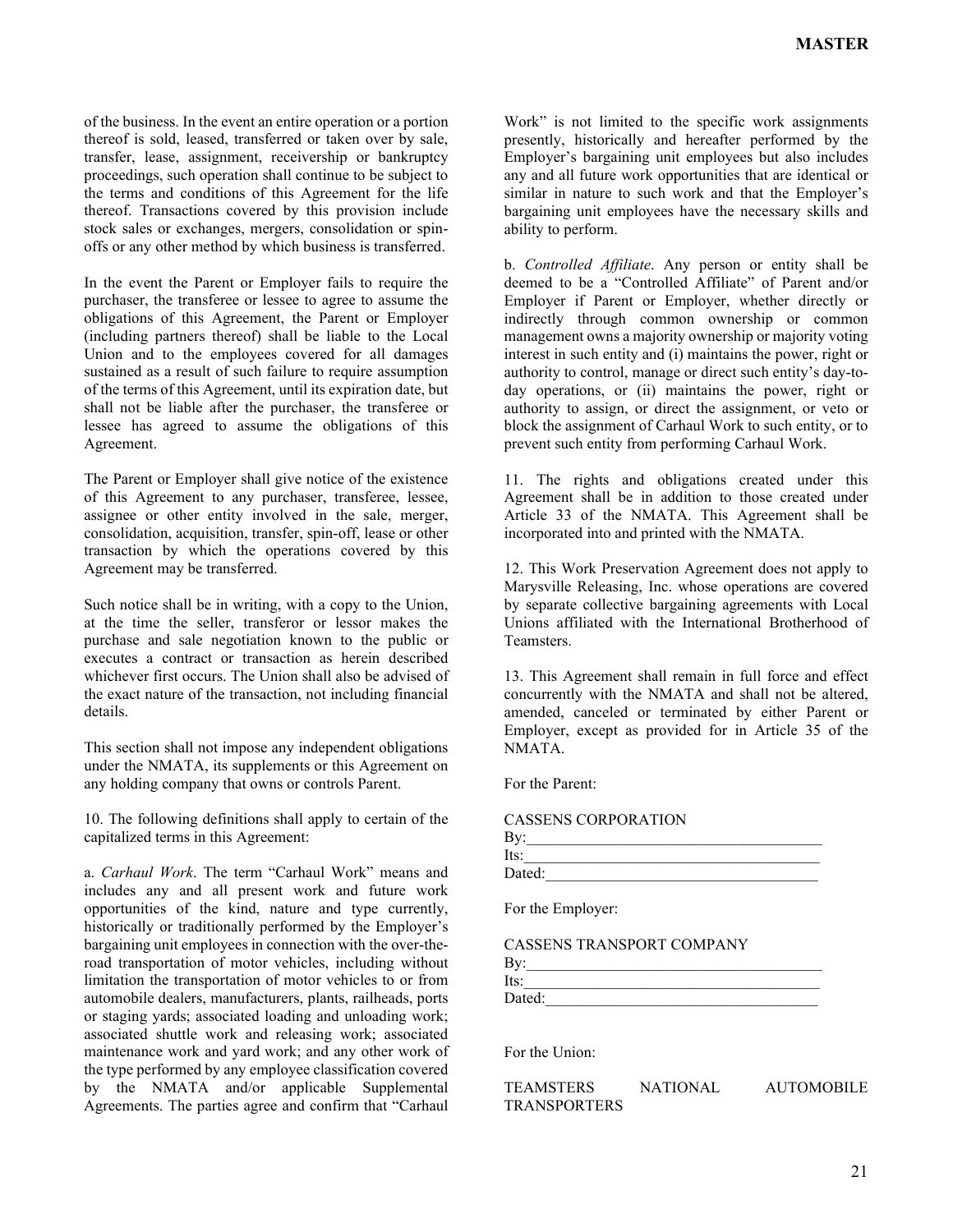(TNATINC),

on behalf of itself and LOCAL UNIONS affiliated with the International Brotherhood of Teamsters

| By:    |  |  |  |
|--------|--|--|--|
| Its:   |  |  |  |
| Dated: |  |  |  |

## **JACK COOPER TRANSPORT COMPANY, INC. WORK PRESERVATION AGREEMENT**

This Work Preservation Agreement (this "Agreement") is made and entered into in accordance with Section 301 of the Labor Management Relations Act, 29 U.S.C. §185, by (1) the corporate parent of Employer (as hereinafter defined), Jack Cooper Holdings Corp. ("Parent"), (2) the ultimate parent of Jack Cooper Holdings Corp **namely JCTopCo, Inc., "Ultimate Parent"), J.C. Intermediate Holdings, and** Jack Cooper **Investments**, Enterprises, Inc. ('**Sub-**Ultimate Parent**s**") (3) the undersigned Employers party to the 2015-2021-**2022- 2025** National Master Automobile Transporters Agreement (the "NMATA") as identified in Article 1, Section 1 of the NMATA and/or applicable Supplemental Agreements and more specifically identified as Jack Cooper Transport Company, Inc., Jack Cooper Logistics, LLC, and their respective subsidiary companies (hereinafter collectively referred to as ("Employer"), and (4) the undersigned Local Unions affiliated with the International Brotherhood of Teamsters that are parties to the NMATA as identified in Article 1, Section 2 of the NMATA and the Teamsters National Automobile Transporters Industry Negotiating Committee ("TNATINC") (hereinafter collectively referred to as "Union").

1. The Union, Ultimate Parent, **Sub-Ultimate** Parents**, Direct Parent** and Employer Carhaul Work for the Employer's bargaining unit employees, eliminating contracting and double breasting practices under which Ultimate Parent, **Sub-Ultimate** Parent**s** or Employer permit persons other than Employer's bargaining unit employees to perform Carhaul Work, and preventing any scheme or subterfuge to avoid the protection and preservation of Carhaul Work under this Agreement.

2. Ultimate Parent, **Sub-Ultimate** Parent**s** and Employer agree that they shall not undertake to, nor permit any Controlled Affiliate (including freight broker companies) to, subcontract, transfer, lease, divert, contract, assign or convey, in full or in part, any Carhaul Work to any Controlled Affiliate, plant, business, person or non-unit employees other than Employer, or to any other mode of operation, except as explicitly and specifically provided for and permitted in the NMATA and/or applicable Supplemental Agreements and/or herein.

3. Ultimate Parent, **Sub-Ultimate** Parents**, Parent** and Employer agree that they shall not permit any Controlled Affiliate other than Employer to perform any Carhaul Work and that no Carhaul Work shall be performed by any Controlled Affiliate other than Employer, except as permitted herein. In addition to the obligations of the Agreement, Parent and Employer agree that Vehicle Processing and Distribution, Inc. ("VPD"), a Controlled Affiliate of Parent and Employer, shall not perform Carhaul Work, except in accordance with the provisions of this Agreement and the NMATA.

4. (a) Ultimate Parent, **Sub-Ultimate** Parent**s, Parent** and Employer agree that they will not engage in any scheme, transaction, restructuring or reorganization that permits them or any Controlled Affiliate either to evade the protection of Carhaul Work for Employer's bargaining unit employees under this Agreement or to perform or assign or to permit the performance or assignment of any Carhaul Work outside the terms and conditions of this Agreement, the NMATA and applicable Supplemental Agreements, except as permitted herein.

(b) Ultimate Parent, Parent and/or Employer may acquire and operate an entity not currently covered by the NMATA that performs Carhaul Work subject to terms and conditions that are acceptable to TNATINC. Ultimate Parent, Parent or Employer shall give written notification to TNATINC within fifteen (15) working days of the effective date of any acquisition (i.e. majority interest) by Ultimate Parent, Parent and/or Employer of any entity engaged in Carhaul Work as defined in Paragraph 10 (a) of this Work Preservation Agreement.

5. Ultimate Parent, **Sub-Ultimate Parents,** Parent, Employer and the Union waive any and all rights to assert that this Agreement or Article 33 of the NMATA violates any law or legal principle. Neither party will bring any legal challenge or action of any form concerning the validity of this Agreement or Article 33 of the NMATA, nor permit any Controlled Affiliate to bring any such legal action, nor voluntarily provide any support to any person or entity that brings any such legal action; provided, however, that nothing in this Paragraph 5 shall be construed to prohibit Union, Ultimate Parent, **Sub-Ultimate Parents**, Parent, Employer or any Controlled Affiliate from responding to a properly issued subpoena or similar legal process.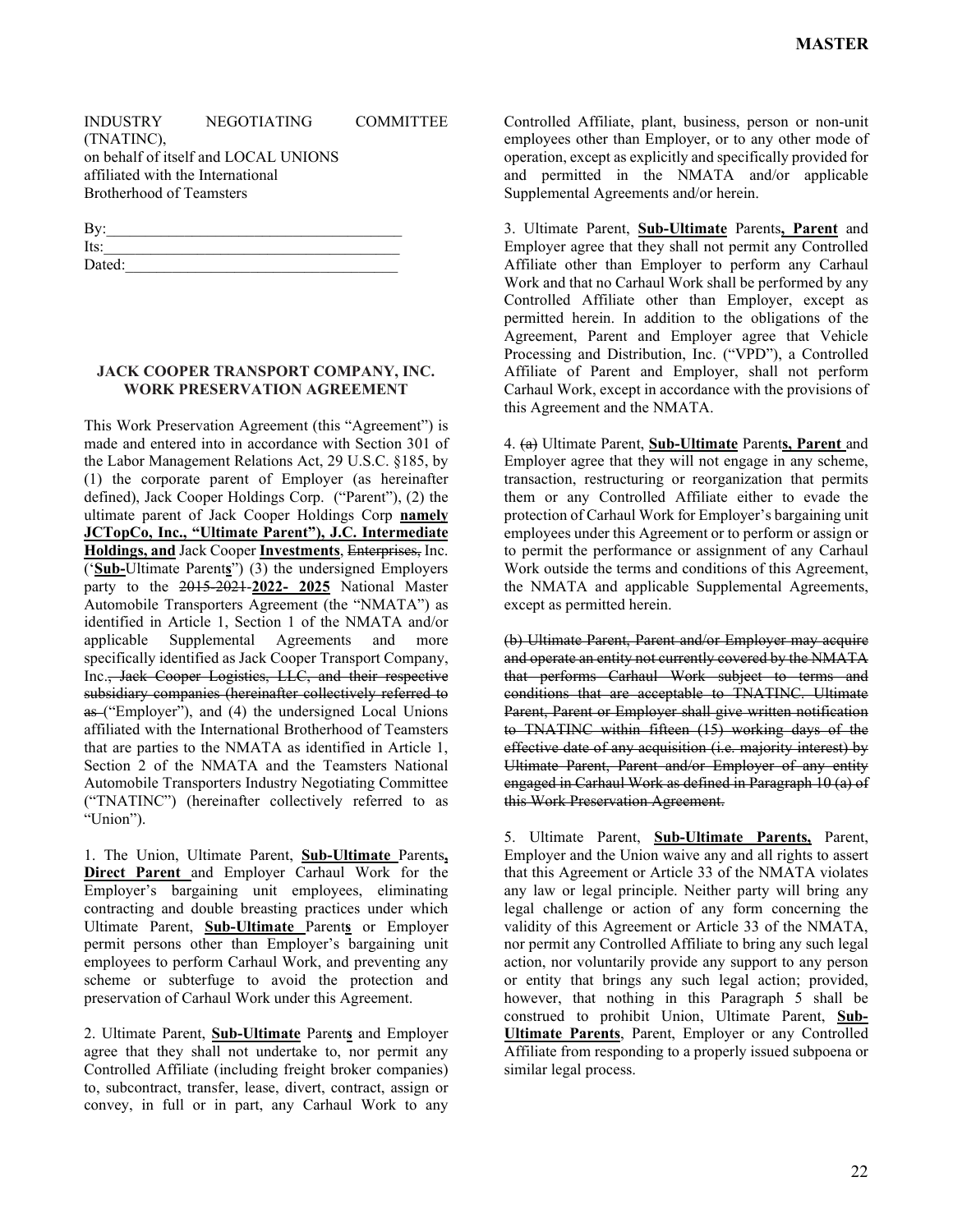6. In the event that any provision of this Agreement or Article 33 of the NMATA is voided, invalidated or enjoined by a final decision of any court or government agency, then (a) the parties intend and agree that this Agreement shall be construed to provide the Union and Employer's bargaining unit employees with the broadest permissible work preservation protection against subcontracting and double breasting practices consistent with governing law, and (b) Union and Employer shall each have the option to reopen collective bargaining negotiations over the NMATA, any Supplemental Agreement and/or this Agreement, in whole or in part, notwithstanding the duration clause contained in Article 35 of the NMATA.

7. All grievances or disputes concerning the interpretation or application of this Agreement shall be resolved in final and binding arbitration before the Board of Arbitration established in Article 33, Section 3 of the NMATA and pursuant to the procedure described in Article 33, Section 3 of the NMATA.

8. In the event Union submits a grievance involving Ultimate Parent, **Sub-Ultimate Parents,** Parent or Employer under the expedited arbitration procedure established in Article 33, Section 3, Ultimate Parent, **Sub-Ultimate Parents,** Parent, Employer and the Union shall provide all information, documents or materials that are relevant in any way to the Union's grievance within fifteen (15) days of the receipt of any written request for such information, documents or materials by the Union, Ultimate Parent, **Sub-Ultimate Parents,** Parent or Employer. If, and to the extent that, the Ultimate Parent, **Sub-Ultimate Parents,** Parent, Employer or the Union fails or refuses to comply with this request for information, for any reason, the Ultimate Parent, **Sub-Ultimate Parents,** Parent, Employer or the Union may request a subpoena duces tecum from the majority of the Board of Arbitration requiring that the information be produced by the Ultimate Parent, **Sub-Ultimate Parents,** Parent, Employer or the Union or any other entity or person. If, and to the extent that the subpoenaed party fails or refuses to comply with a subpoena issued by the majority of the Board of Arbitration, the Union or the Ultimate Parent, **Sub-Ultimate Parents,** Parent or Employer may seek enforcement of the subpoena in federal court pursuant to Section 301 of the Labor-Management Relations Act of 1947, as amended. If, and to the extent Ultimate Parent, **Sub-Ultimate Parents,** Parent, Employer or Union fails to comply with this provision for any reason, the Union, Ultimate Parent, **Sub-Ultimate Parents,** Parent or Employer may argue that the Board of Arbitration should draw an adverse inference against Ultimate Parent, **Sub-Ultimate Parents,** Parent, Employer or Union concerning the subject matter of the information that Ultimate Parent, **Sub-Ultimate Parents,** Parent, Employer or Union has

failed to provide to Union or Employer within fifteen (15) days.

9. The Ultimate Parent's, **Sub-Ultimate Parents',** Parent's and Employer's obligations under this Agreement shall be binding upon its/**their** successors, administrators, executors and assigns. The Ultimate Parent, **Sub-Ultimate Parents,** Parent and Employer agree that the obligations of this Agreement shall be included in any agreement of sale, transfer or assignment of the business**, and they further agree that, prior to the closing of any such transaction, regardless of how it is structured, they shall secure the written agreement by the acquiring entity(ies) involved in such transaction to be bound by all of the terms and obligations of this Agreement, the NMATA and applicable Supplemental Agreements, and finally, they shall provide the Union with such written agreement of the acquiring entity(ies) within twenty-four (24) hours, and in all events, no less than two (2) business days prior to closing of the transaction.** In the event an entire operation or a portion thereof is sold, leased, transferred or taken over by sale, transfer, lease, assignment, receivership or bankruptcy proceedings, such operation shall continue to be subject to the terms and conditions of this Agreement for the life thereof. Transactions covered by this provision include stock sales or exchanges, mergers, consolidation or spin-offs or any other method by which business is transferred.

**10. In the event of a transaction described in Section 9 above, of this Agreement, as well as any transaction, regardless of how it is structured, including where an entire operation or a portion thereof if sold, leased, transferred or taken over by sale, transfer, lease, assignment, receivership or bankruptcy proceedings ("Successor Transaction") such operation shall continue to be subject to the terms and conditions of this Agreement for the life thereof. Successor Transactions covered by this provision include stock sales, or exchanges, mergers, consolidation or spin-offs or any other method by which business is transferred. All such Successor Transactions shall be subject to the terms and obligations set forth in Section 9, above, of this Agreement.**

In the event the Ultimate Parent, **Sub-Ultimate Parents,** Parent or Employer fails to require the purchaser, the transferee or lessee to agree to assume the obligations of this Agreement, the Ultimate Parent, **Sub-Ultimate Parents,** Parent and Employer (including partners thereof) shall be liable to the Local Union and to the employees covered for all damages sustained as a result of such failure to require assumption of the terms of this Agreement, until its expiration date, but shall not be liable after the purchaser, the transferee or lessee has agreed to assume the obligations of this Agreement.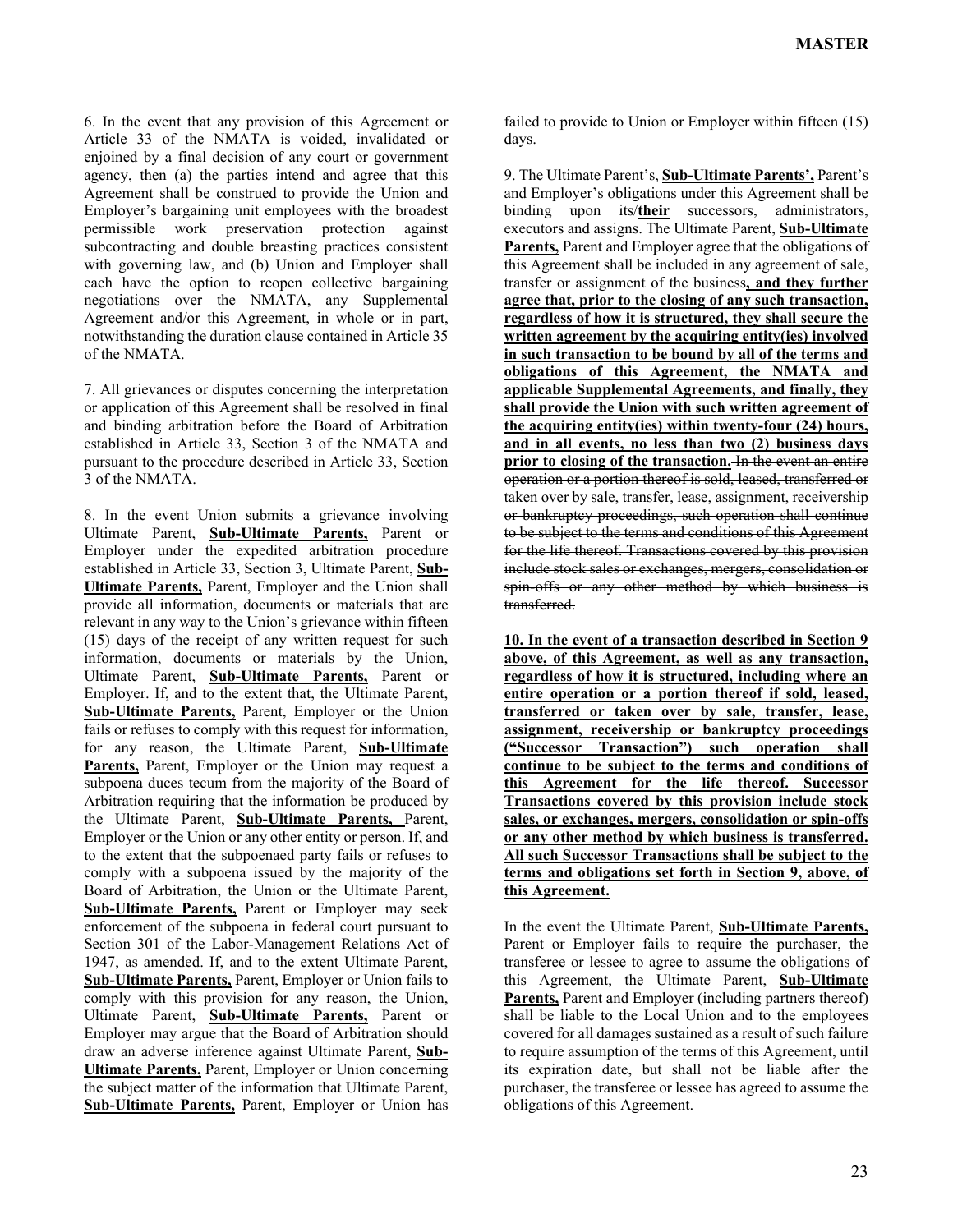Ultimate Parent, **Sub-Ultimate Parents,** Parent or Employer shall give notice of the existence of this Agreement to any purchaser, transferee, lessee, assignee or other entity involved in the sale, merger, consolidation, acquisition, transfer, spin-off, lease or other transaction by which the operations covered by this Agreement may be transferred.

Such notice shall be in writing, with a copy to the Union, at the time the seller, transferor or lessor makes the purchase and sale negotiation known to the public or executes a contract or transaction as herein described, whichever first occurs. The Union shall also be advised of the exact nature of the transaction, not including financial details.

**Additionally, the no-strike obligations of the Union set forth in Article 7 of the NMATA shall be suspended and not be in force or effect to the extent in the event the Ultimate Parent, Sub-Ultimate Parents, Parent or Employer fail to provide the notice to the Union required by this Agreement or fails to secure the prior written agreement by the acquiring entity(ies) involved in any Successor Transaction as also required by this Agreement.**

This section shall not impose any independent obligations under the NMATA, its supplements or this Agreement on any holding company that owns or controls Ultimate Parent, **Sub-Ultimate Parents or** Parent.

**11.**10. The following definitions shall apply to certain of the capitalized terms in this Agreement:

*a. Carhaul Work*. The term "Carhaul Work" means and includes any and all present work and future work opportunities of the kind, nature and type currently, historically or traditionally performed by the Employer's bargaining unit employees in connection with the over-theroad transportation of motor vehicles, including without limitation the transportation of motor vehicles to or from automobile dealers, manufacturers, plants, railheads, ports or staging yards; associated loading and unloading work; associated shuttle work and releasing work; associated maintenance work and yard work; and any other work of the type performed by any employee classification covered by the NMATA and/or applicable Supplemental Agreements. The parties agree and confirm that "Carhaul Work" is not limited to the specific work assignments presently, historically and hereafter performed by the Employer's bargaining unit employees but also includes any and all future work opportunities that are identical or similar in nature to such work and that the Employer's bargaining unit employees have the necessary skills and ability to perform.

b. *Controlled Affiliate*. Any person or entity shall be deemed to be a "Controlled Affiliate" of Ultimate Parent, Parent or Employer if Ultimate Parent, Parent or Employer, whether directly or indirectly through common ownership or common management owns a majority ownership or majority voting interest in such entity and (i) maintains the power, right or authority to control, manage or direct such entity's day-to-day operations, or (ii) maintains the power, right or authority to assign, or direct the assignment, or veto or block the assignment of Carhaul Work to such entity, or to prevent such entity from performing Carhaul Work.

**12.**11. The rights and obligations created under this Agreement shall be in addition to those created under Article 33 of the NMATA. This Agreement shall be incorporated into and printed with the NMATA.

**13. This Work Preservation Agreement does not apply to North American Auto Transport Corp. whose operations are covered by a separate collective bargaining agreement with certain Local Unions affiliated with the International Brotherhood of Teamsters.**

**14.**12. This Agreement shall remain in full force and effect concurrently with the NMATA and shall not be altered, amended, canceled or terminated by Ultimate Parent, **Sub-Ultimate Parents,** Parent or Employer, except as provided for in Article 35 of the NMATA.

For the Ultimate Parent:

**JCTOPCO, INC.**

| By:    |  |  |  |
|--------|--|--|--|
| Its:   |  |  |  |
| Dated: |  |  |  |

For the Sub-Ultimate Parents

#### **J.C. INTERMEDIATE HOLDINGS**

Dated:

JACK COOPER **INVESTMENTS** ENTERPRISES, INC.

| By:    |  |  |  |
|--------|--|--|--|
| Its:   |  |  |  |
| Dated: |  |  |  |

For the Parent:

JACK COOPER HOLDINGS CORP.

| ח |  |  |  |
|---|--|--|--|
| - |  |  |  |

 $Its:$ Dated: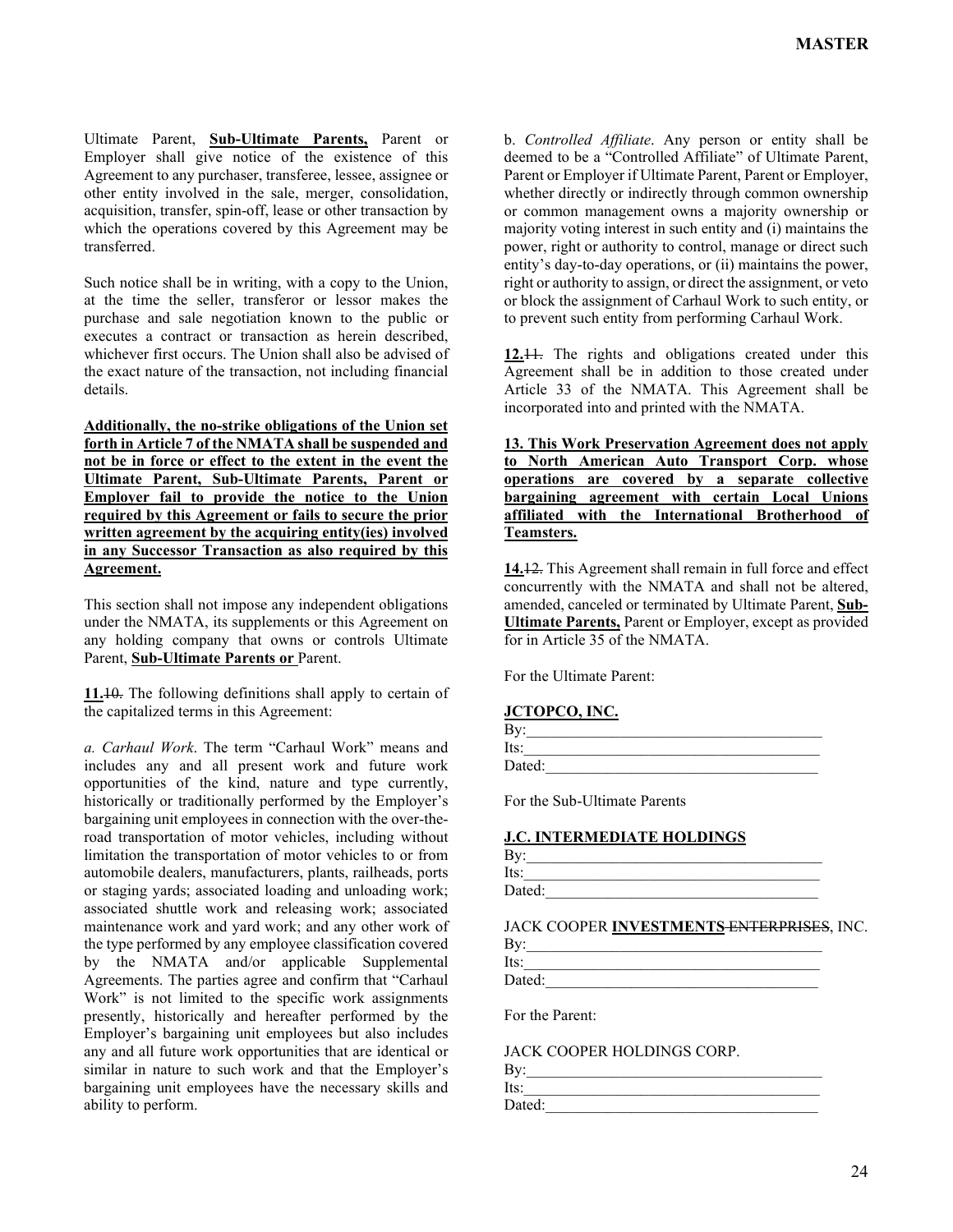For the Employers:

JACK COOPER TRANSPORT CO., INC.  $\rm\,By:$ 

Its:  $\frac{1}{2}$ 

Dated:

JACK COOPER LOGISTICS, LLC

| <b>By:</b> |  |  |  |
|------------|--|--|--|
|            |  |  |  |
| Hts:       |  |  |  |
|            |  |  |  |
| Dated:     |  |  |  |
|            |  |  |  |

For the Union:

|                                   | TEAMSTERS NATIONAL AUTOMOBILE        |  |  |  |  |
|-----------------------------------|--------------------------------------|--|--|--|--|
| <b>TRANSPORTERS</b>               |                                      |  |  |  |  |
|                                   | INDUSTRY NEGOTIATING COMMITTEE       |  |  |  |  |
| (TNATINC),                        |                                      |  |  |  |  |
|                                   | on behalf of itself and LOCAL UNIONS |  |  |  |  |
| affiliated with the International |                                      |  |  |  |  |
| Brotherhood of Teamsters          |                                      |  |  |  |  |
|                                   |                                      |  |  |  |  |

| $\rm{By:}$ |  |  |
|------------|--|--|
| Its:       |  |  |
| Dated:     |  |  |

## **RCS TRANSPORTATION WORK PRESERVATION AGREEMENT**

**This Work Preservation Agreement (the "Agreement") is made and entered into in accordance with Section 301 of the Labor Management Relations Act, 29 U.S.C. §185, by and among (1) RCS Transportation LLC and RCS Transportation of LAP LLC, the undersigned employer parties to the 2022-2025 National Master Automobile Transporters Agreement (the "NMATA") as identified in Article 1, Section 1 of the NMATA and/or applicable Supplemental Agreements (hereinafter referred to as "Employer"), and (2) the undersigned Local Unions affiliated with the International Brotherhood of Teamsters that are parties to the NMATA as identified in Article 1, Section 2 of the NMATA and the Teamsters National Automobile Transporters Industry Negotiating Committee ("TNATINC") (hereinafter collectively referred to as "Union").**

**1. Union and Employer enter into this Work Preservation Agreement for the purpose of protecting and preserving Carhaul Work for the Employer's bargaining unit employees, eliminating contracting and double-breasting practices under which Employer**  **permit persons other than Employer's bargaining unit employees to perform Carhaul Work, and preventing any scheme or subterfuge to avoid the protection and preservation of Carhaul Work under this Agreement.**

**2. Employer agrees that it will not permit any Controlled Affiliate (including freight broker companies) to subcontract, transfer, lease, divert, contract, assign or convey, in full or in part, any Carhaul Work to any Controlled Affiliate, plant, business, person or non-unit employees other than Employer, or to any other mode of operation, except as explicitly and specifically provided for and permitted in the NMATA and/or applicable Supplemental Agreements.**

**3. Employer agrees that it will not permit any Controlled Affiliate other than Employer to perform any Carhaul Work and that no Carhaul Work shall be performed by any Controlled Affiliate other than Employer, except as permitted herein.** 

**4. (a) Employer agrees that it will not engage in any scheme, transaction, restructuring or reorganization that permits Employer or any Controlled Affiliate either to evade the protection of Carhaul Work for Employer's bargaining unit employees under this Agreement or to perform or assign or to permit the performance or assignment of any Carhaul Work outside the terms and conditions of this Agreement, the NMATA and applicable Supplemental Agreements, except as permitted herein.**

**(b) Employer may acquire and operate an entity not currently covered by the NMATA that performs Carhaul Work subject to terms and conditions that are acceptable to TNATINC. The Employer shall give written notification to the Union within fifteen (15) working days of the effective date of any acquisition (i.e. majority interest) by the Employer of any entity engaged in Carhaul Work as defined in Paragraph 10 (a) of this Work Preservation Agreement.**

**5. Employer and Union agree that they waive any and all rights to assert that this Agreement or Article 33 of the NMATA violates any law or legal principle and that they will not bring any legal challenge or action of any form concerning the validity of this Agreement or Article 33 of the NMATA, permit any Controlled Affiliate to bring any such legal action, or voluntarily provide any support to any person or entity that brings any such legal action; provided, however, that nothing in this paragraph 5 shall be construed to prohibit Union or Employer from responding to a properly-issued subpoena or similar legal process.**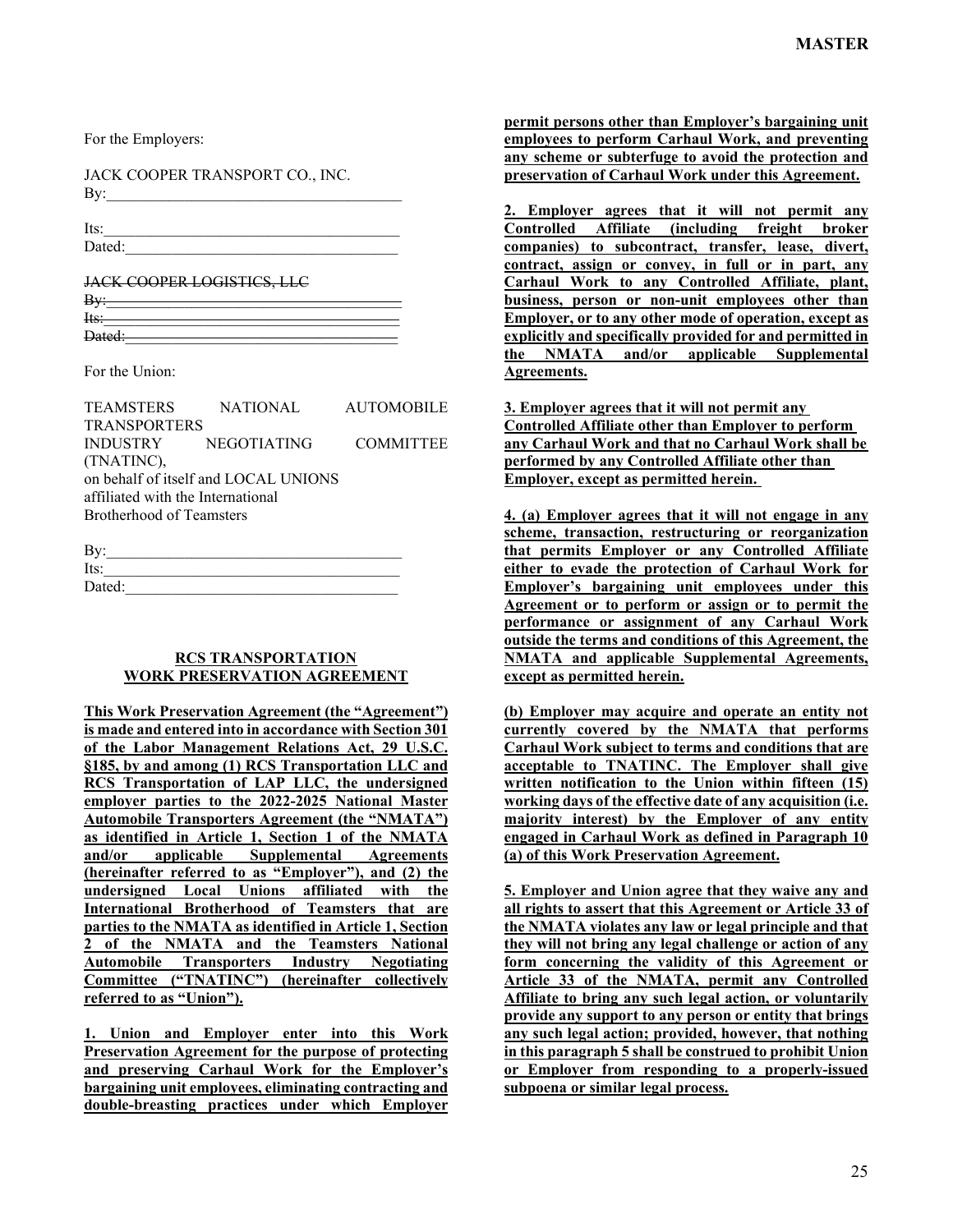**6. In the event that any provision of this Agreement or Article 33 of the NMATA is voided, invalidated or enjoined by a final decision of any court or government agency, then (a) the parties intend and agree that this Agreement shall be construed to provide the Union and the Employer's bargaining unit employees with the broadest permissible work preservation protection against subcontracting and double-breasting practices consistent with governing law, and (b) Union and Employer shall each have the option to reopen collective bargaining negotiations over the NMATA, any Supplemental Agreement and/or this Agreement, in whole or in part, notwithstanding the duration clause contained in Article 35 of the NMATA.**

**7. Employer agrees that all grievances or disputes concerning the interpretation or application of this Agreement shall be resolved in final and binding arbitration before the Board of Arbitration established in Article 33, Section 3 of the NMATA and pursuant to the procedure described in Article 33, Section 3 of the NMATA. Parent hereby expressly agrees to voluntarily submit to and be fully bound by the expedited arbitration and information exchange procedures established in Article 33, Sections 3 and 4 of the NMATA in all respects as if every reference to the term "Employer" in those Sections also expressly refers to, includes and binds Employer. However, it is understood and agreed that Parent is not a signatory to the NMATA or any of its various supplements and is not, solely by virtue of this Agreement, single or joint employer with the signatory Employer(s).**

**8. In the event Union submits a grievance involving Employer under the expedited arbitration procedure established in Article 33, Section 3, Employer and Union shall provide all information, documents or materials that are relevant in any way to the Union's grievance within fifteen (15) days of the receipt of any written request for such information, documents or materials by the Union, or Employer. If, and to the extent that, the Employer or the Union fails or refuses to comply with this request for information, for any reason, the Employer or the Union may request a subpoena duces tecum from the majority of the Board of Arbitration requiring that the information be produced by the Employer or the Union or any other entity or person. If, and to the extent that the subpoenaed party fails or refuses to comply with a subpoena issued by the majority of the Board of Arbitration, the Union, or the Employer may seek enforcement of the subpoena in federal court pursuant to Section 301 of the Labor-Management Relations Act of 1947, as amended. If, and to the extent Employer or Union fails to comply with this provision for any reason, the Union, or Employer may argue that the Board of**  **Arbitration should draw an adverse inference against Employer or Union concerning the subject matter of the information that Employer or Union has failed to provide to Union, or Employer within fifteen (15) days.**

**9. The Employer's obligations under this Agreement shall be binding upon its successors, administrators, executors and assigns. The Employer agrees that the obligations of this Agreement shall be included in the agreement of sale, transfer or assignment of the business. In the event an entire operation or a portion thereof is sold, leased, transferred or taken over by sale, transfer, lease, assignment, receivership or bankruptcy proceedings, such operation shall continue to be subject to the terms and conditions of this Agreement for the life thereof. Transactions covered by this provision include stock sales or exchanges, mergers, consolidation or spin-offs or any other method by which business is transferred.**

**In the event the Employer fails to require the purchaser, the transferee or lessee to agree to assume the obligations of this Agreement, the Employer (including partners thereof) shall be liable to the Local Union and to the employees covered for all damages sustained as a result of such failure to require assumption of the terms of this Agreement, until its expiration date, but shall not be liable after the purchaser, the transferee or lessee has agreed to assume the obligations of this Agreement.**

**The Employer shall give notice of the existence of this Agreement to any purchaser, transferee, lessee, assignee or other entity involved in the sale, merger, consolidation, acquisition, transfer, spin-off, lease or other transaction by which the operations covered by this Agreement may be transferred.**

**Such notice shall be in writing, with a copy to the Union, at the time the seller, transferor or lessor makes the purchase and sale negotiation known to the public or executes a contract or transaction as herein described whichever first occurs. The Union shall also be advised of the exact nature of the transaction, not including financial details.** 

**This section shall not impose any independent obligations under the NMATA, its supplements or this Agreement on any holding company that owns or controls Employer.**

**10. The following definitions shall apply to certain of the capitalized terms in this Agreement:**

**a.** *Carhaul Work***. The term "Carhaul Work" means and includes any and all present work and future work**